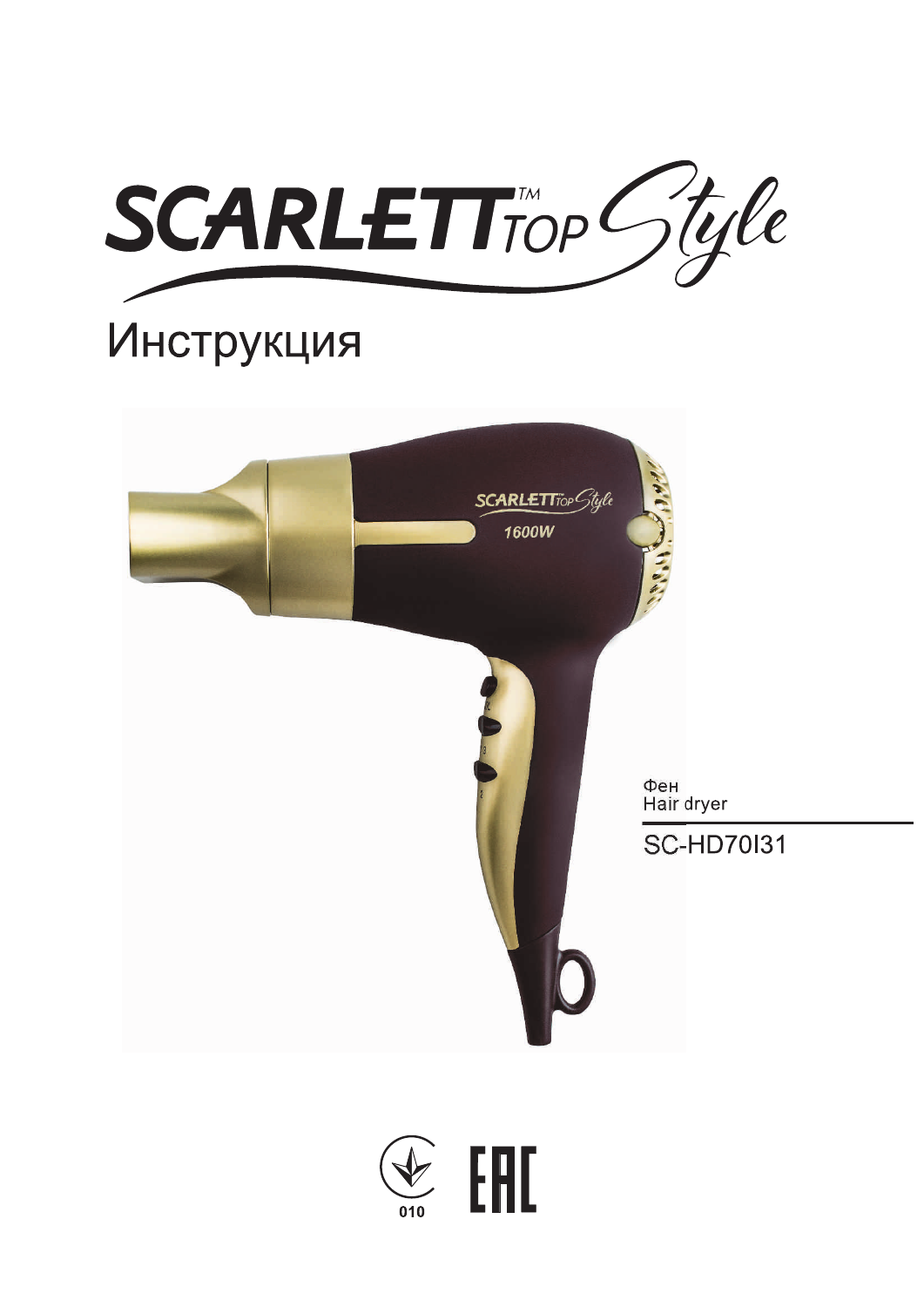| <b>GB</b>  |  |
|------------|--|
| <b>RUS</b> |  |
| <b>UA</b>  |  |
| <b>KZ</b>  |  |
| <b>EST</b> |  |
| LV         |  |
| <b>LT</b>  |  |
| H          |  |
| <b>RO</b>  |  |
|            |  |

- 1. Diffuser
- 2. Housing
- 3. Air inlet
- 4. Handle
- 5. Cord swivel protection
- 6. COOL SHOT button
- 7. Heat setting switch
- 8. Speed setting switch
- 9. Hanging loop
- 10.Concentrator

- 1. Насадка-дифузор
- 2. Корпус
- 3. Вентиляційні отвори
- 4. Ручка
- 5. Запобіжник шнура від перекручування
- 6. Кнопка режиму "ЗИМНЕ ПОВІТРЯ"
- 7. Перемикач температури повітряного струму
- 8. Перемикач швидкості повітряного струму
- 9. Петелька для підвішування
- 10.Насадка-концентратор

# **EST KIRJELDUS LV APRAKSTS**

- 1. Difuusoor
- 2. Korpus
- 3. Õhuavad
- 4. Käepide
- 5. Juhtme ülekerimisvastane kaitse
- 6. Külma õhu nupp
- 7. Õhuvoo temperatuuri ümberlüliti
- 8. Õhuvoo kiiruse ümberlüliti
- 9. Riputusaas
- 10.Õhuvoo suunamise otsik

### **LT APRAŠYMAS H LEÍRÁS**

- 1. Korpusas
- 2. Antgalis-difuzorius
- 3. Ortakio angos
- 4. Rankena
- 5. Sukiojamas elektros laidas
- 6. Režimo "ŠALTAS ORAS" mygtukas
- 7. Oro srovės temperatūros jungiklis
- 8. Oro srovės greičio jungiklis
- 9. Kilpelė pakabinimui
- 10.Antgalis, koncentruojantis oro srovę

# **GB DESCRIPTION RUS УСТРОЙСТВО ИЗДЕЛИЯ**

- 1. Насадка-диффузор
- 2. Корпус
- 3. Воздуховодные отверстия
- 4. Ручка
- 5. Предохранитель шнура от перекручивания
- 6. Кнопка режима "ХОЛОДНЫЙ ВОЗДУХ"
- 7. Переключатель температуры потока воздуха
- 8. Переключатель скорости потока воздуха
- 9. Петелька для подвешивания
- 10.Насадка-сопло

# **UA ОПИС KZ СИПАТТАМА**

- 1. Диффузор саптама
- 2. Тұлға
	- 3. Ауа өтетін тесіктер
	- 4. Тұтқа
	- 5. Баудың оралып кетуінен сақтандырғыш
	- 6. "Салқын ауа" тәртібінің ноқаты
- 7. Ауа ағынының температурасын ауыстырып қосқышы
	- 8. Ауа ағынының жылдамдығын ауыстырып қосқышы
	- 9. Іліп қоюға арналған ілмек
	- 10.Шашты жайластырғыш

- 1. Uzgalis difuzors
- 2. Korpuss
- 3. Gaisa plūsmas atvērumi
- 4. Rokturis
- 5. Elektrovada aizsargāšana pret satīšanos
- 6. Režīma "AUKSTAIS GAISS" poga
- 7. Gaisa plūsmas temperatūras slēdzis
- 8. Gaisa plūsmas ātrumu slēdzis
- 9. Ērta cilpiņa pakāršanai
- 10.Uzgalis koncentrators matu veidošanai

- 1. Diffúzőr (légfúvó)
- 2. Készülékház
- 3. Légvezető nyílások
- 4. Fogantyú
- 5. Vezeték tekeredését gátló elem
- 6. "HIDEG LEVEGŐ" kapcsológombja
- 7. Hőmérsékletkapcsoló
- 8. Gyorsasági fokozat kapcsoló
- 9. Akasztó
- 10.Koncentrátor (légterelő)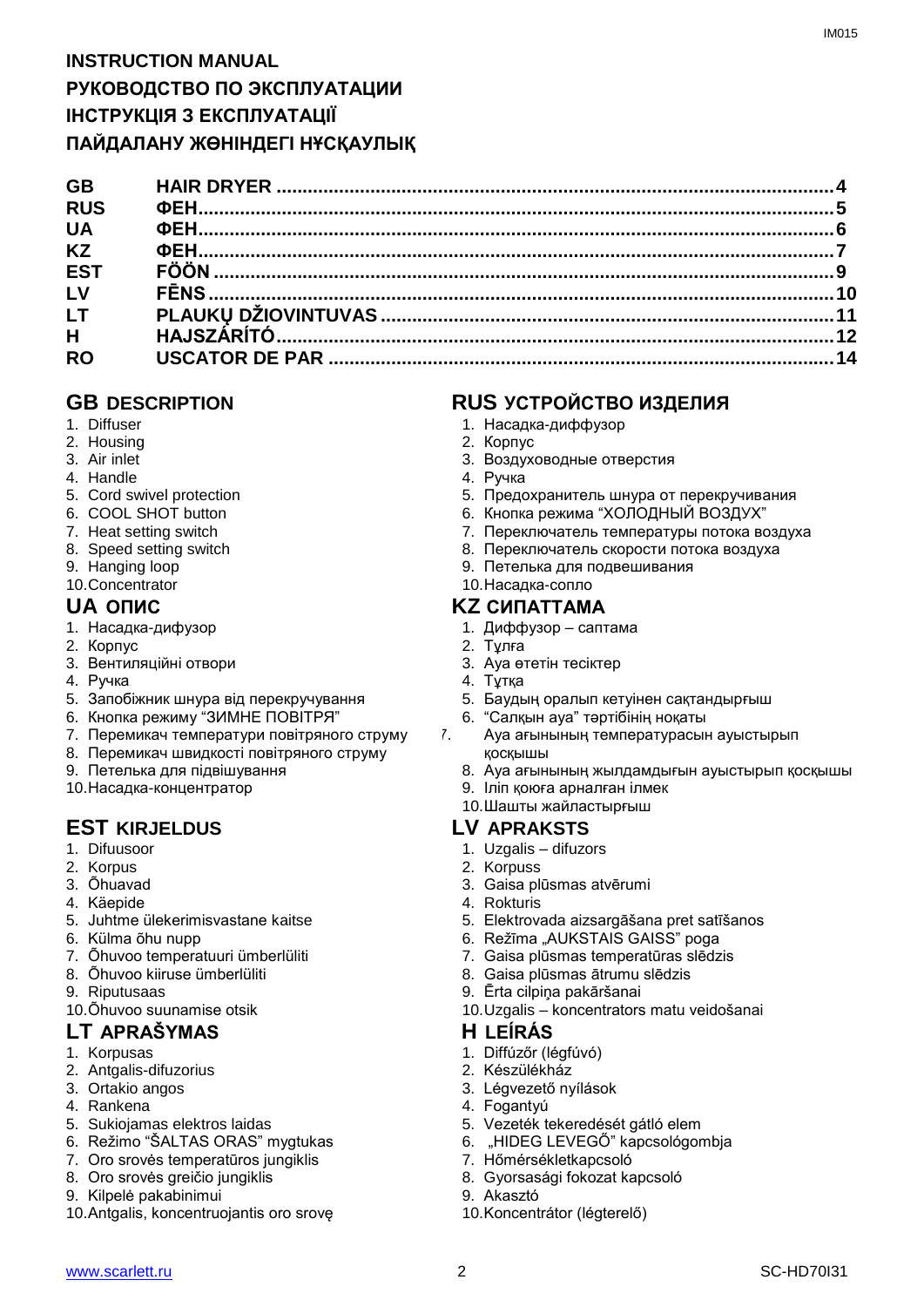# **RO MDESCRIEREA APARATULUI**

- 1. Accesoriu-difuzor
- 2. Carcasă
- 3. Grilaj detaşabil pentru aer
- 4. Mâner
- 5. Siguranţă pentru prevenirea răsucirii cablului
- 6. Tastă "AER RECE"
- 7. Cursor pentru reglarea temperaturii fluxului de aer
- 8. Cursor pentru reglarea vitezei fluxului de aer
- 9. Inel de agăţare
- 10. Duză-concentrator



| 220-240 V ~50 Hz<br><b>Класс защиты II</b> | 1600W | 0.41 / 0.55 kg | mm<br>190<br>90<br>230 |
|--------------------------------------------|-------|----------------|------------------------|
|--------------------------------------------|-------|----------------|------------------------|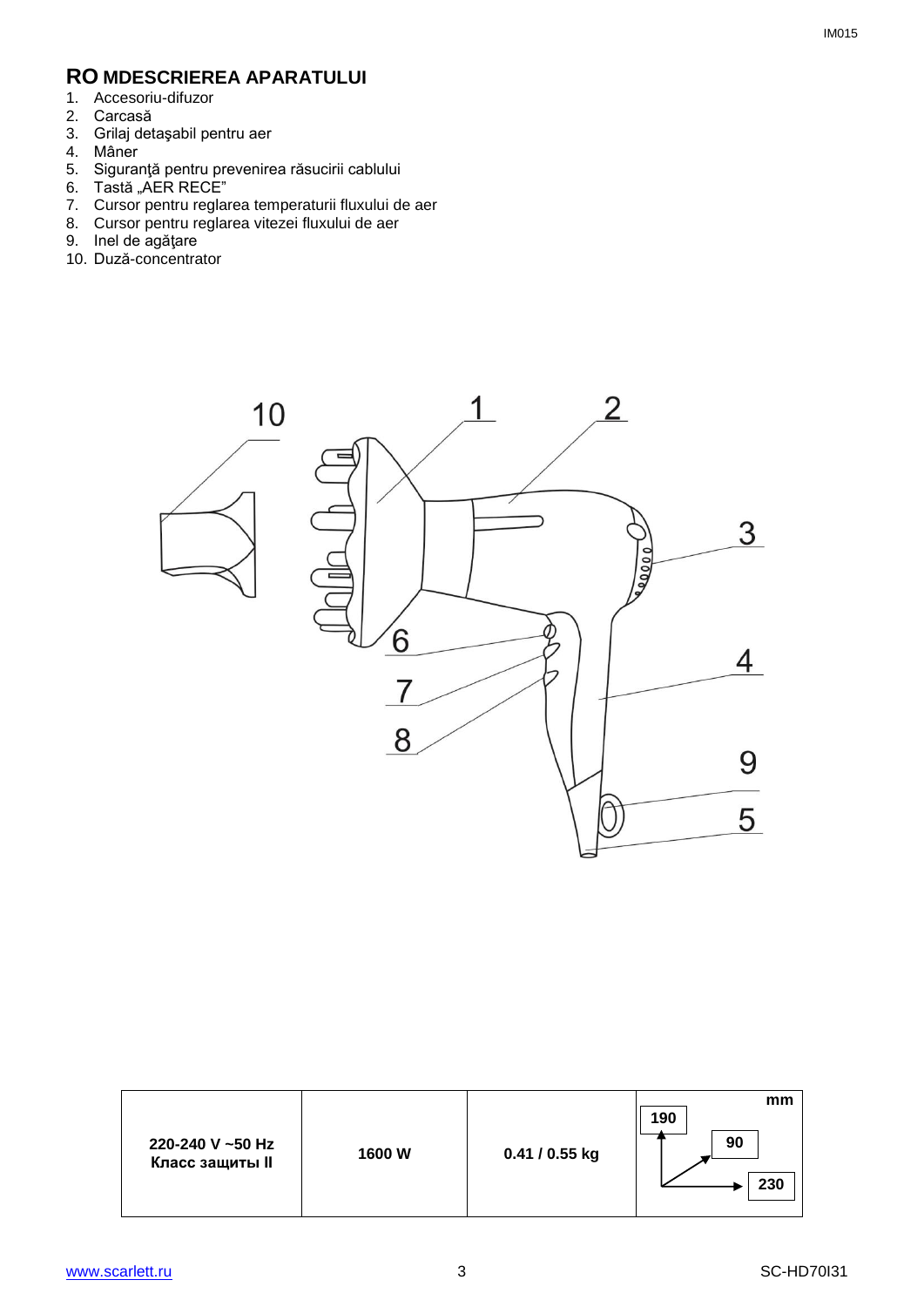#### **GB INSTRUCTION MANUAL IMPORTANT SAFEGUARDS**

- Please read this instruction manual carefully before use.
- Before switching on the appliance for the first time please check if the technical specifications indicated on the unit correspond to the mains parameters.
- For home use only. Do not use for industrial purposes. Do not use the appliance for any other purposes than described in this instruction manual.
- Do not use outdoors.
- Always unplug the appliance from the power supply before cleaning and when not in use.
- If the appliance is used in a bathroom, it should always be unplugged after use, because nearness of water is dangerous even if the appliance is switched off.
- To prevent risk of electric shock and fire, do not immerse the appliance in water or any other liquids. If it has happened DO NOT TOUCH the appliance, unplug it immediately and check in a service center.
- For additional protection, the installation of a residual current device (RCD) having a rated residual operating current not exceeding 30 mA is advisable in the electrical circuit supplying the bathroom. Ask your installer for advice.
- Do not spray aerosol products when the hair dryer is in operation.
- This appliance is not intended for use by persons (including children) with reduced physical, sensory or mental capabilities, or lack of experience and knowledge, unless they have been given supervision or instruction concerning use of the appliances by a person responsible for their safety.
- Children should be supervised to ensure that they do not play with the appliance.
- Do not leave the appliance switched on when you do not use it.
- Do not use other attachments than those supplied.
- Never carry or suspend the appliance by the cord.
- If the power cord is damaged it should be replaced by the manufacturer or authorized servicing center or qualified professional for safety reasons.
- Do not attempt to repair, adjust or replace parts in the appliance. Repair the malfunctioning appliance in the nearest service center.
- Keep the cord away from sharp edges and hot surfaces.
- If the product has been exposed to temperatures below 0ºC for some time it should be kept at room temperature for at least 2 hours before turning it on.
- IMPORTANT:
- Keep your hair away from the immediate vicinity of the air inlet opening. Keep the air inlet filter dust and fluff free.
- Do not cover air inlet or air outlet otherwise the hair dryer may overheat.
- The attachments become hot during operation.

 The manufacturer reserves the right to introduce minor changes into the product design without prior notice, unless such changes influence significantly the product safety, performance, and functions.



- ATTENTION! Do not use the device beside the bathrooms, swimming pools and other vessels containing water.
- Production date mentioned on the unit and/or on the packing materials and documentations.

#### **INSTRUCTION FOR USE**

- Fully unwind the cord.
- Attach the nozzle:
	- Concentrator;
	- Diffuser;
- Insert the plug into the power supply.
- Select desired speed mode using the speed switch.
- SPEED CONTROL
- Setting the speed level of airflow:
	- $-0$  off:
	- **1** medium speed for more delicate drying and styling;
- **2** high speed for quick drying and styling.
- HEAT SETTINGS
	- $-1$  cold airflow:
	- **2** warm airflow;
- **3** hot airflow.
- CONCENTRATOR
- The air concentrator is for bundling and directing the airflow for selective drying.
- DIFFUSER
- The air diffuser fashions extra size and volume, it is ideally suitable for curly hair.
- COOL SHOT
- This appliance is featured with "COOL SHOT" function for hair style fixing. To activate "COOL SHOT" function, simply press the COOL SHOT button. As the COOL SHOT button is released, the appliance returns to its normal setting.
- IONIZATION FUNCTION
- Ions which the hair dryer generates automatically, neutralize static electricity that sometimes appears in the hair while drying it. Besides, this technology enhances the effect of hair products: the hair becomes smoother, softer and more shining.
- **To prevent overheating do not work continuously longer than 10 minutes and obligatory stop hair dryer for no less than 10 min.**
- Always switch appliance off and unplug when finished. Leave it to cool for a few minutes before putting away.

#### **CARE AND CLEANING**

- Switch off the appliance, unplug from the power supply and allow it to cool fully.
- Do not use abrasive cleaners.
- **STORAGE**
- Ensure that the hair dryer is completely cool and dry.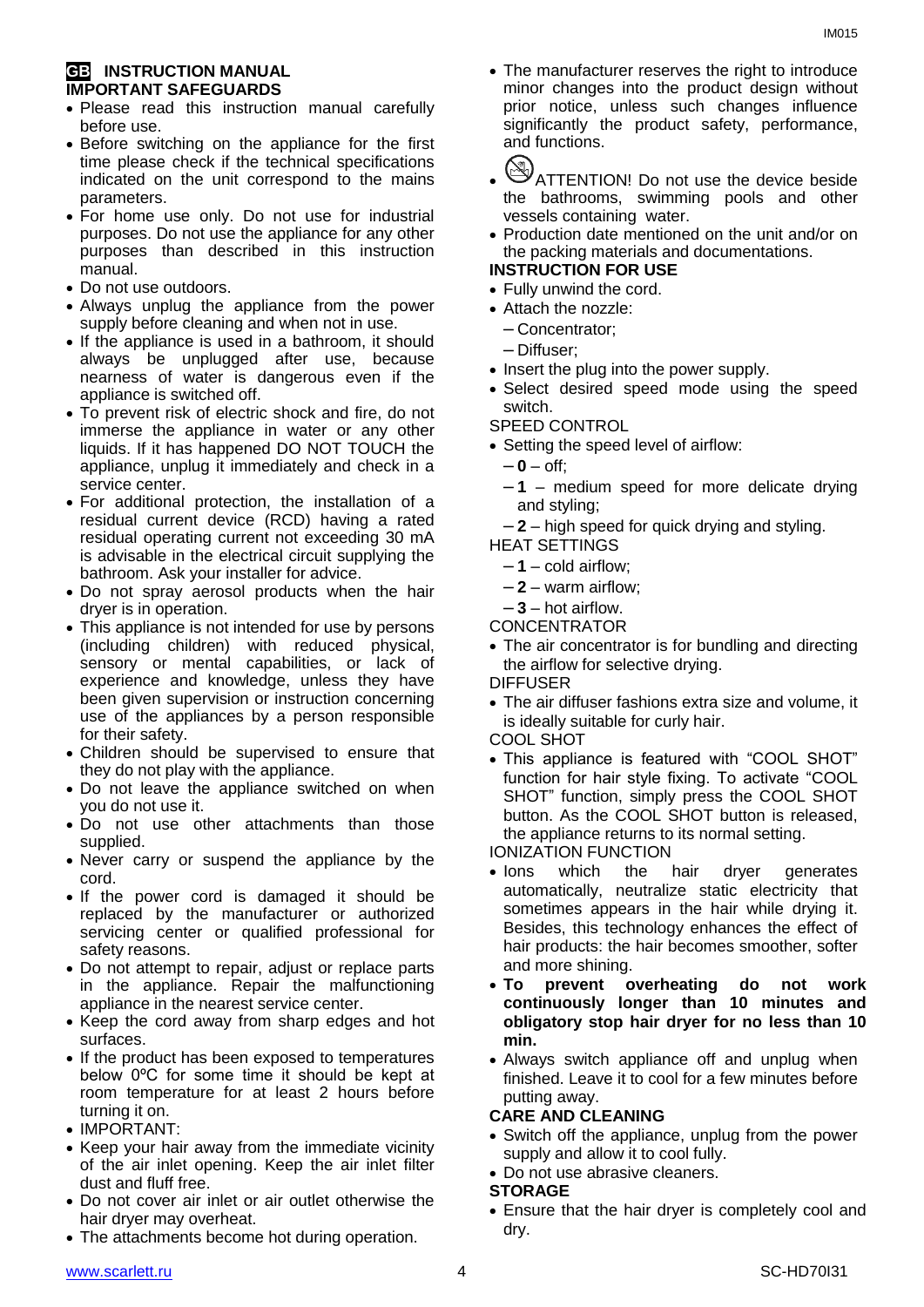- Do not wrap the cord around the appliance, as this may cause damage.
- Keep the appliance in a cool, dry place.

Ź

The symbol on the unit, packing materials and/or documentations means used electrical and electronic units and battery's should not be toss in the garbage with ordinary household garbage. These units should be pass to special receiving point.

For additional information about actual system of the garbage collection address to the local authority.

Valid utilization will help to save valuable resources and avoid negative work on the public health and environment which happens with incorrect using garbage.

#### **RUS РУКОВОДСТВО ПО ЭКСПЛУАТАЦИИ МЕРЫ БЕЗОПАСНОСТИ**

- Внимательно прочитайте Руководство по эксплуатации.
- Перед первоначальным включением проверьте, соответствуют ли технические характеристики, указанные на изделии, параметрам электросети.
- Использовать только в бытовых целях согласно данному Руководству по эксплуатации. Прибор не предназначен для промышленного применения.
- Не пользуйтесь феном вне помещений.
- Всегда отключайте устройство от электросети перед очисткой или если Вы его не используете.
- При использовании устройства в ванной комнате следует отключать его от сети после использования, так как близость воды представляет опасность, даже когда прибор выключен.
- Во избежание поражения электрическим током и возгорания, не погружайте прибор и шнур питания в воду или другие жидкости. Если это произошло, НЕ БЕРИТЕСЬ за изделие, немедленно отключите его от электросети и обратитесь в Сервисный центр для проверки.
- Для дополнительной защиты целесообразно установить устройство защитного отключения (УЗО) с номинальным током срабатывания, не превышающим 30 мА, в цепь питания ванной комнаты; при установке следует обратиться за консультацией к специалисту.
- Не распыляйте средства для укладки волос при работающем устройстве.
- Прибор не предназначен для использования лицами (включая детей) с пониженными физическими, чувственными или умственными способностями или при отсутствии у них опыта или знаний, если они не находятся под контролем или не проинструктированы об использовании прибора лицом, ответственным за их безопасность.
- www.scarlett.ru 5 SC-HD70I31 Дети должны находиться под контролем для недопущения игры с прибором.

 Не оставляйте включенный прибор без присмотра.

IM015

- Не используйте принадлежности, не входящие в комплект данного прибора.
- Не переносите фен за шнур или петельку для подвешивания.
- При повреждении шнура питания его замену, во избежание опасности, должен производить изготовитель или уполномоченный им сервисный центр, или аналогичный квалифицированный персонал.
- Не пытайтесь самостоятельно ремонтировать прибор или заменять какие-либо детали. При обнаружении неполадок обращайтесь ближайший Сервисный центр.
- Следите, чтобы шнур питания не касался острых кромок и горячих поверхностей.
- Если изделие некоторое время находилось при температуре ниже 0ºC, перед включением его следует выдержать комнатных условиях не менее 2 часов.
- ВНИМАНИЕ:
- Следите за тем, чтобы в воздуховодные отверстия не попадали волосы, пыль или пух.
- Не закрывайте входные и выходные воздуховоды, так как двигатель и нагревательные элементы фена могут сгореть.
- Будьте осторожны, во время работы насадка сильно нагревается!
- Производитель оставляет за собой право без дополнительного уведомления вносить незначительные изменения в конструкцию изделия, кардинально не влияющие на его безопасность, работоспособность и функциональность.



- $\mathbb{S}$ ВНИМАНИЕ! Не использовать прибор вблизи ванных комнат, бассейнов или других емкостей, содержащих воду.
- Дата производства указана на изделии и/или на упаковке, а также в сопроводительной документации.

#### **РАБОТА**

- Полностью размотайте шнур питания.
- Наденьте одну из насадок:
	- Насадка сопло для укладки волос;
	- Насадка диффузор для придания объема прическе;
- Подключите фен к электросети.
- Переключателями скорости потока воздуха установите желаемый режим.
- СКОРОСТЬ ПОТОКА ВОЗДУХА
- Ваш фен оснащен переключателем скорости потока воздуха:
	- **0** выкл.;
	- **1** поток воздуха средней силы для мягкой сушки или укладки волос;
	- **2** мощный поток воздуха для быстрой сушки.

ТЕМПЕРАТУРНЫЕ РЕЖИМЫ

- **1** прохладный поток воздуха;
- **2** теплый;
- **3** горячий;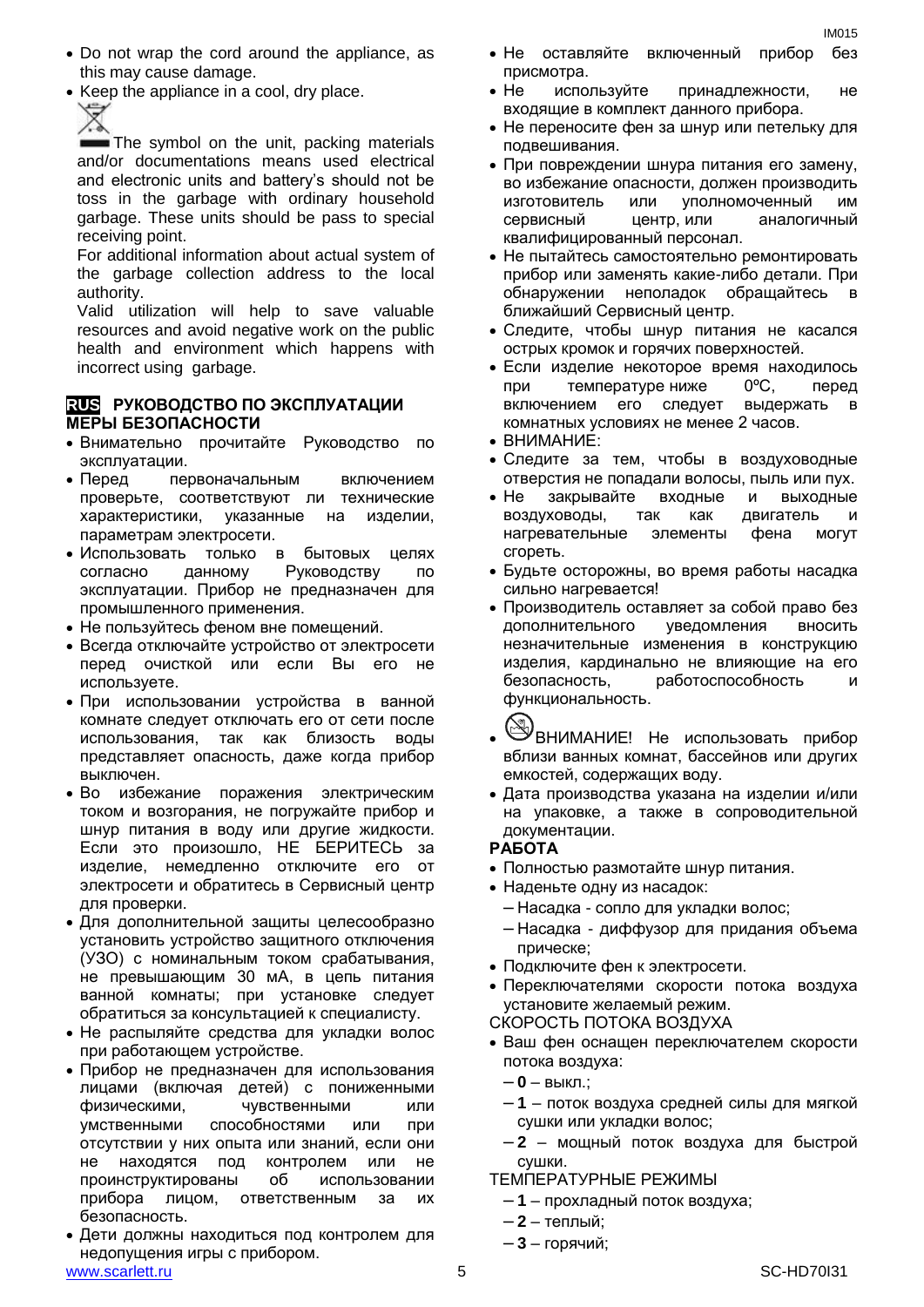#### НАСАДКА-СОПЛО

- Эта насадка позволяет сужать и направлять поток воздуха для сушки отдельных участков. НАСАДКА-ДИФФУЗОР
- Придает волосам дополнительный объем. Рекомендуется для сушки вьющихся волос. ХОЛОДНЫЙ ВОЗДУХ
- Фен оснащен дополнительной функцией "ХОЛОДНЫЙ ВОЗДУХ". В этом режиме можно быстро охлаждать волосы, укрепляя завивку: нажмите и удерживайте кнопку на внутренней части ручки. Чтобы вернуться в нормальный режим, просто отпустите ее.
- ФУНКЦИЯ ИОНИЗАЦИИ
- Ионы, автоматически генерируемые феном, нейтрализуют статическое электричество, которое иногда образуется в массе волос в процессе сушки. Кроме того, данная технология способствует повышению эффективности препаратов для ухода за волосами, сохраняет гидробаланс структуры волос, волосы становятся еще более гладкими, мягкими и блестящими.
- **Во избежание перегрева не работайте непрерывно более 10 минут и обязательно делайте перерыв не менее 10 минут.**
- Всегда отключайте фен от электросети после окончания работы. Прежде, чем убрать фен на хранение, дайте ему несколько минут остыть.

#### **ОЧИСТКА И УХОД**

- Перед очисткой отключите фен от электросети и дайте ему полностью остыть.
- Не используйте абразивные чистящие средства.

#### **ХРАНЕНИЕ**

- Дайте фену полностью остыть и убедитесь, что корпус не влажный.
- Чтобы не повредить шнур, не наматывайте его на корпус.
- Храните фен в прохладном сухом месте.

Данный символ на изделии, упаковке и/или сопроводительной документации означает, что использованные электрические и электронные изделия и батарейки не должны выбрасываться вместе с обычными бытовыми отходами. Их следует сдавать в специализированные пункты приема.

Для получения дополнительной информации о существующих системах сбора отходов обратитесь к местным органам власти.

Правильная утилизация поможет сберечь ценные ресурсы и предотвратить возможное негативное влияние на здоровье людей и состояние окружающей среды, которое может возникнуть в результате неправильного обращения с отходами.

# **UA ІНСТРУКЦІЯ З ЕКСПЛУАТАЦІЇ**

- Шановний покупець! Ми вдячні Вам за придбання продукції торговельної марки SCARLETT та довіру до нашої компанії. SCARLETT гарантує високу якість та надійну роботу своєї продукції за умови дотримання технічних вимог, вказаних в посібнику з експлуатації.
- Термін служби виробу торгової марки SCARLETT у разі експлуатації продукції в межах побутових потреб та дотримання правил користування, наведених в посібнику з експлуатації, складає 2 (два) роки з дня передачі виробу користувачеві. Виробник звертає увагу користувачів, що у разі дотримання цих умов, термін служби виробу може значно перевищити вказаний виробником строк.

#### **МІРИ БЕЗПЕКИ**

- Уважно прочитайте Інструкцію з експлуатації.
- Перш ніж увімкнути прилад, перевірте, чи відповідають технічні характеристики, вказані на виробі, параметрам електромережі.
- Використовувати тільки у побуті, відповідно з даною Інструкцією з експлуатації. Прилад не призначений для виробничого використання.
- Не використовувати поза приміщеннями.
- Завжди вимикайте прилад з мережі перед очищенням, а також якщо він не використовується.
- При використанні пристрою у ванній кімнаті слід відключати його від мережі після використання, так як близькість води небезпечна, навіть коли прилад вимкнений.
- Щоб запобігти враження електричним струмом та загоряння, не занурюйте прилад у воду чи інші рідини. Якщо це відбулося, НЕ ТОРКАЙТЕСЯ виробу, негайно відключите його з мережі та зверниться до Сервісного центру для перевірки.
- Для додаткового захисту доцільно встановити пристрій захисного відключення (ПЗВ) з номінальним струмом спрацьовування, що не перевищує 30 мА, у коло живлення ванної кімнати; при встановленні слід звернутися за консультацією до фахівця.
- Не розприскуйте засобів для укладки волосся якщо прилад включений.
- Прилад не призначений для використання особами (включаючи дітей) зі зниженими фізичними, чуттєвими або розумовими здібностями або у разі відсутності у них опиту або знань, якщо вони не знаходяться під контролем або не проінструктовані про використання приладу особою, що відповідає за їх безпеку.
- Діти повинні знаходитись під контролем, задля недопущення ігор з приладом.
- Не залишайте ввімкнений прилад без нагляду.
- Не використовуйте приладдя, що не входить до комплекту поставки.
- Не переносіть фен за шнур чи петельку для підвішування.
- www.scarlett.ru 6 SC-HD70I31 У разі пошкодження кабелю живлення, його заміну, з метою запобігання небезпеці, повинен виконувати виробник або

IM015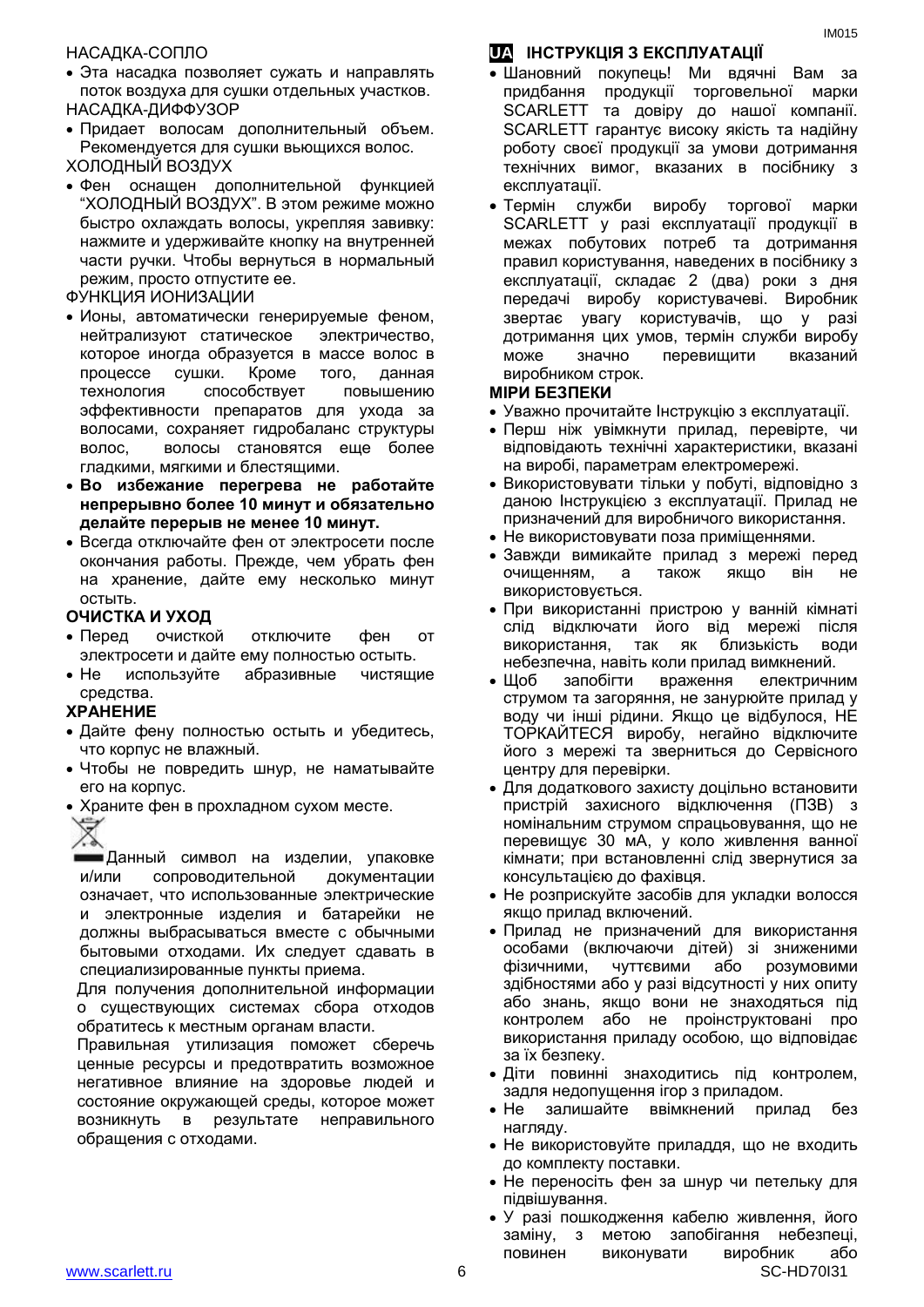уповноважений їм сервісний центр, або аналогічний кваліфікований персонал.

- Не намагайтеся самостійно ремонтувати прилад або замінювати які-небудь деталі. При виявленні неполадок звертайтеся в найближчий Сервісний центр.
- Слідкуйте, щоб шнур живлення не торкався гострих крайок та гарячих поверхонь.
- Обладнання відповідає вимогам Технічного регламенту обмеження використання деяких небезпечних речовин в електричному та електронному обладнанні.
- Якщо виріб деякий час знаходився при температурі нижче 0ºC, перед увімкненням його слід витримати у кімнаті не менше 2 годин.
- $\bullet$  УВАГА:
- Стежте за тим, щоб у вентиляційні отвори не потрапляло волосся, пил чи пух.
- Не закривайте вхідні та вихідні повітряводи двигун і нагрівальні елементи фена можуть згоріти.
- Обережно: пiд час роботи насадки дуже нагріваються!
- Виробник залишає за собою право без додаткового повідомлення вносити незначні зміни до конструкції виробу, що кардинально не впливають на його безпеку, працездатність та функціональність.

- **W** УВАГА! Не використовувати прилад поблизу ванних кімнат, басейнів або інших ємностей, що вміщують воду.
- Дата виробництва вказана на виробі та/або на упаковці, а також у супровідній документації.

#### **ЕКСПЛУАТАЦІЯ**

- Цілком розмотайте шнур живлення.
- Надягніть одну з насадок:
	- концентратор для укладання волосся;
	- дифузор для надання об'єму зачісці;
- Підключіть фен до електромережі.
- За допомогою перемикачів швидкості повітряного струму установіть бажаний режим.

ШВИДКІСТЬ ПОВІТРЯНОГО СТРУМУ

- Ваш фен обладнаний перемикачем швидкості повітряного струму:
	- **0** викл.;
	- **1** повітряний струм середньої сили для м'якої сушки чи укладання волосся;

– **2** – могутний повітряний струм для швидкої сушки.

#### ТЕМПЕРАТУРНІ РЕЖИМИ

- **1** прохолодний повітряний струм;
- **2** теплий;

– **3** – гарячий;

НАСАДКА-КОНЦЕНТРАТОР

 Ця насадка дає можливість звужувати та спрямовувати повітряний струм для сушки окремих участків.

НАСАДКА-ДИФУЗОР

 Надає волоссю додаткового об'єму. Гарно для сушки кучерявого волосся.

ЗИМНЕ ПОВІТРЯ

 Фен обладнаний додатковою функцією "ЗИМНЕ ПОВІТРЯ". У цьому режимі можна швидко охолоджувати волосся, зміцнюючи завивку: натисніть та утримуйте кнопку на внутрішній частині ручки. Щоб повернутись до нормального режиму, ослобоніть її.

ФУНКЦІЯ ІОНІЗАЦІЇ

- Іони, що автоматично генеруються феном, нейтралізують статичну електрику, яка іноді утворюється в масі волосся під час сушіння. Окрім цього, ця технологія сприяє зростанню ефективності препаратів з догляду за волоссям: волосся стає ще більш гладким, м'яким та блискучим.
- **Щоб запобігти перегріву, не працюйте безперервно більше ніж 10 хвилин та обов'язково робіть перерву щонайменше на 10 хвилин.**
- Завжди вимикайте фен з електромережі наприкінці роботи. Перш, ніж складати фен на збереження, дайте йому декілька хвилин остигнути.

#### **ОЧИЩЕННЯ ТА ДОГЛЯД**

- Перед очищенням вимкніть фен з електромережі та дайте йому цілком остигнути.
- Не використовуйте абразивні чистячі засоби.

#### **ЗБЕРЕЖЕННЯ**

- Дайте фену цілком остигнути та переконайтесь, що корпус не вологий.
- Щоб не пошкодити шнур, не намотуйте його на корпус.
- Зберігайте фен у прохолодному сухому місці.

Цей символ на виробі, упаковці та/або в супровідній документації означає, що електричні та електронні вироби, а також батарейки, що були використані, не повинні викидатися разом із звичайними побутовими відходами. Їх потрібно здавати до спеціалізованих пунктів прийому.

Для отримання додаткової інформації щодо існуючих систем збору відходів зверніться до місцевих органів влади.

Належна утилізація допоможе зберегти цінні ресурси та запобігти можливому негативному впливу на здоров'я людей і стан навколишнього середовища, який може виникнути в результаті неправильного поводження з відходами.

# **KZ ПАЙДАЛАНУ ЖӨНІНДЕГІ НҰСҚАУЛЫҚ**

- Құрметті сатып алушы! SCARLETT сауда таңбасының өнімін сатып алғаныңыз үшін және біздің компанияға сенім артқаныңыз үшін Сізге алғыс айтамыз. Іске пайдалану нұсқаулығында суреттелген техникалық талаптар орындалған жағдайда, SCARLETT компаниясы өзінің өнімдерінің жоғары сапасы мен сенімді жұмысына кепілдік береді.
- SCARLETT сауда таңбасының бұйымын тұрмыстық мұқтаждар шеңберінде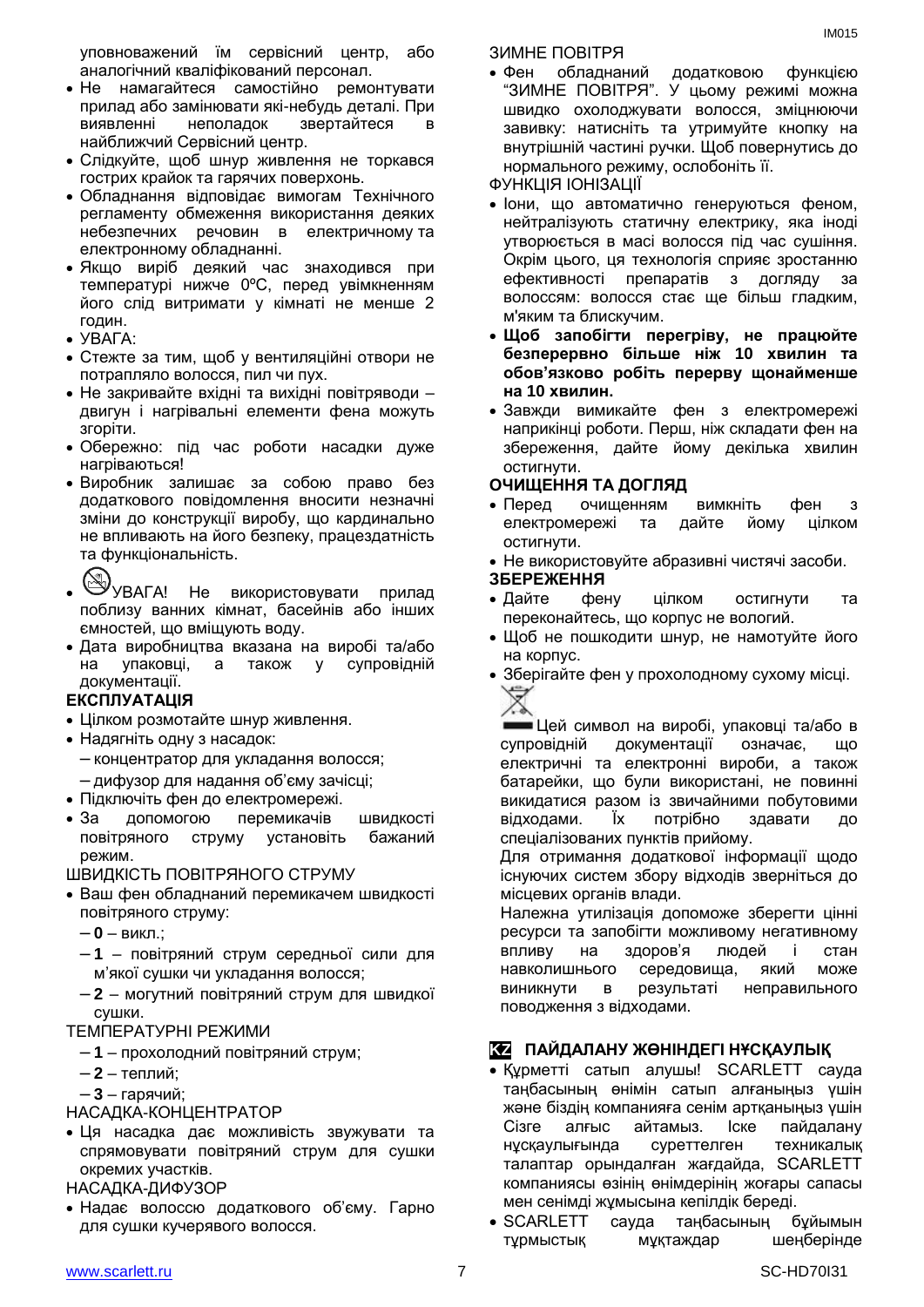пайдаланған және іске пайдалану нұсқаулығында келтірілген пайдалану ережелерін ұстанған кезде, бұйымның қызмет мерзімі бұйым тұтынушыға табыс етілген күннен бастап 2 (екі) жылды құрайды. Аталған шарттар орындалған жағдайда, бұйымның қызмет мерзімі өндіруші көрсеткен мерзімнен айтарлықтай асуы мүмкін екеніне өндіруші тұтынушылардың назарын аударады.

#### **ҚАУІПСІЗДІК ШАРАЛАРЫ**

- Қолдану нұсқауын ықыласпен оқып шығыңыз.
- Алғаш рет іске қосар алдында бұйымда көрсетілген техникалық сипаттамалардың электр желісінің параметрлеріне сәйкес келетін-келмейтінін тексеріңіз.
- Осы Пайдалану нұсқауына сәйкес тек қана тұрмыстық мақсаттарда қолданылады. Құрал өнеркәсіптік қолдануға арналмаған.
- Фенмен жайдан тыс пайдаланбаңыз.
- Жабдықты тазалаудың алдында немесе Сіз оны қолданбасаңыз электр жүйесінен әрқашан сөндіріп тастаңыз.
- Құралды не бауды суға немесе басқа сұйықтықтарға батырмаңыз. Егер бұл жағдай болса, құрылғыны электр жүйесінен дереу сөндіріп тастаңыз және оны әрі қарай пайдаланбастан бұрын, жұмысқа қабілеттілігі мен құралдың қауіпсіздігін білікті мамандарға тексертіңіз.
- Электр тоғының ұруына және жануға тап болмау үшін, құралды суға немесе басқа сұйықтықтарға батырмаңыз. Егер бұл жағдай болса, бұйымды ҰСТАМАҢЫЗ, оны электр жүйесінен дереу сөндіріп тастаңыз және сервис орталығына тексертіңіз.
- Қосымша қорғаныш үшін ванна бөлмесінің қорек тізбегіне 30 мА аспайтын іске қосылудың номиналды тогы бар қорғаныш ажырату құрылғысын (ҚАҚ) орнатқан дұрыс, орнатқанда кеңес алу үшін маманға жүгінген жөн.
- Жұмыс істеп тұрған құрылғының жанында шашты жайластыруға арналған заттарды бүркімеңіз.
- Дене, жүйке не болмаса ақыл-ой кемістігі бар, немесе осы құрылғыны қауіпсіз пайдалану үшін тәжірибесі мен білімі жеткіліксіз адамдардың (соның ішінде балалардың) қауіпсіздігі үшін жауап беретін адам қадағаламаса немесе құрылғыны пайдалану бойынша нұсқау бермесе, олардың бұл құрылғыны қолдануына болмайды.
- Балалар құрылғымен ойнамауы үшін оларды үнемі қадағалап отыру керек.
- Фенмен балаларға пайдалануға рұқсат етпеңіз.
- Бересі жинаққа енгізілмеген керекжарақтарды қолданбаңыз.
- Фенді бауынан немесе ілге арналған ілмектен ұстап алып жүрмеңіз.
- Қуат сымы бүлінген жағдайда, қатерден аулақ болу үшін оны ауыстыруды өндіруші немесе ол уәкілеттік берген сервис орталығы немесе соған ұқсас білікті қызметкерлер іске асыруға тиіс.
- Қоректену бауы зақымдалған құралды қолданбаңыз.
- Құрылғыны өз бетіңізше жөндеуге талпынбаңыз. Олқылықтар пайда болса жақын арадағы сервис орталығына апарыңыз.
- Қуат көзіне қосу сымы өткір жиектер мен ыстық заттарға тиіп тұрмауын қадағалаңыз.
- Егер бұйым біршама уақыт 0ºC-тан төмен температурада тұрса, іске қосар алдында оны кем дегенде 2 сағат бөлме температурасында ұстау керек.

#### *НАЗАР:*

- Ауа өтетін тесіктерге шаш, шаң немесе түбіттің түспеуін қадағалаңыз.
- Кіріс мен шығыс ауа өтерледі жаппаңыз қозғалтқыш және феннің жылытқыш элементтері күйіп кетуі мүмкін.
- Сақ болыңыз, жұмыс кезінде саптама қатты қыздырылады!
- Өндіруші бұйымның қауіпсіздігіне, жұмыс өнімділігі мен жұмыс мүмкіндіктеріне түбегейлі әсер етпейтін болмашы өзгерістерді оның құрылмасына қосымша ескертпестен енгізу құқығын өзінде қалдырады.

ЕСКЕРТУ! Аспапты жуынатын бөлмелерге, бассейндерге және ішінде суы бар басқа ыдыстарға жақын жерде пайдалануға болмайды.

Өндірілген күні өнімде және/немесе қорапта, сондай-ақ қосымша құжаттарда көрсетілген.

#### **ЖҰМЫС**

- Қоректену бауын толық тарқатып алыңыз.
- Саптамалардың бірі кигізіңіз:
	- Шашты жайластыруға арналған концентратор;
	- Шашқа ауқым беруге арналған диффузор;
- Электр жүйесіне фенді қосыңыз.
- Ауа ағынының жылдамдығын ауыстырып қосқыштармен тілеген тәртіпке орнатыңыз.
- АУА АҒЫНЫНЫҢ ЖЫЛДАМДЫҒЫ
- Сіздің феніңіз ауа ағынының жылдамдықтарын ауыстырып қосқышпен жабдықталған:
	- **0** өшірілген;
	- **1** шашты жұмсақ кептіруге не жайластыруға арналған орта күшті ауа ағыны;
	- **2** жылдам кептіруге арналған қуатты ауа ағыны.
- ТЕМПЕРАТУРАЛЫҚ ТӘРТІПТЕР
	- **1** салқын ауа ағыны;
	- **2** жылы;
	- **3** ыстық;

КОНЦЕНТРАТОР – САПТАМА

- Бұл саптама шаштың учаскелерінің әр бөлігін кептіру үшін ауа ағынын тарылу және бағыттауды мұрша етеді.
- ДИФФУЗОР САПТАМА
- Шашқа қосымша ауқым береді. Шырмалған шашты кептіру үшін ұсынылады.
- САЛҚЫН АУА
- Фен қосымша "САЛҚЫН АУА" қызметімен жабдықталған. Бұл тәртіпте шашты бұйралауды бекітіп, жылдам суытуға болады: тұтқаның ішкі жағындағы ноқатты басыңыз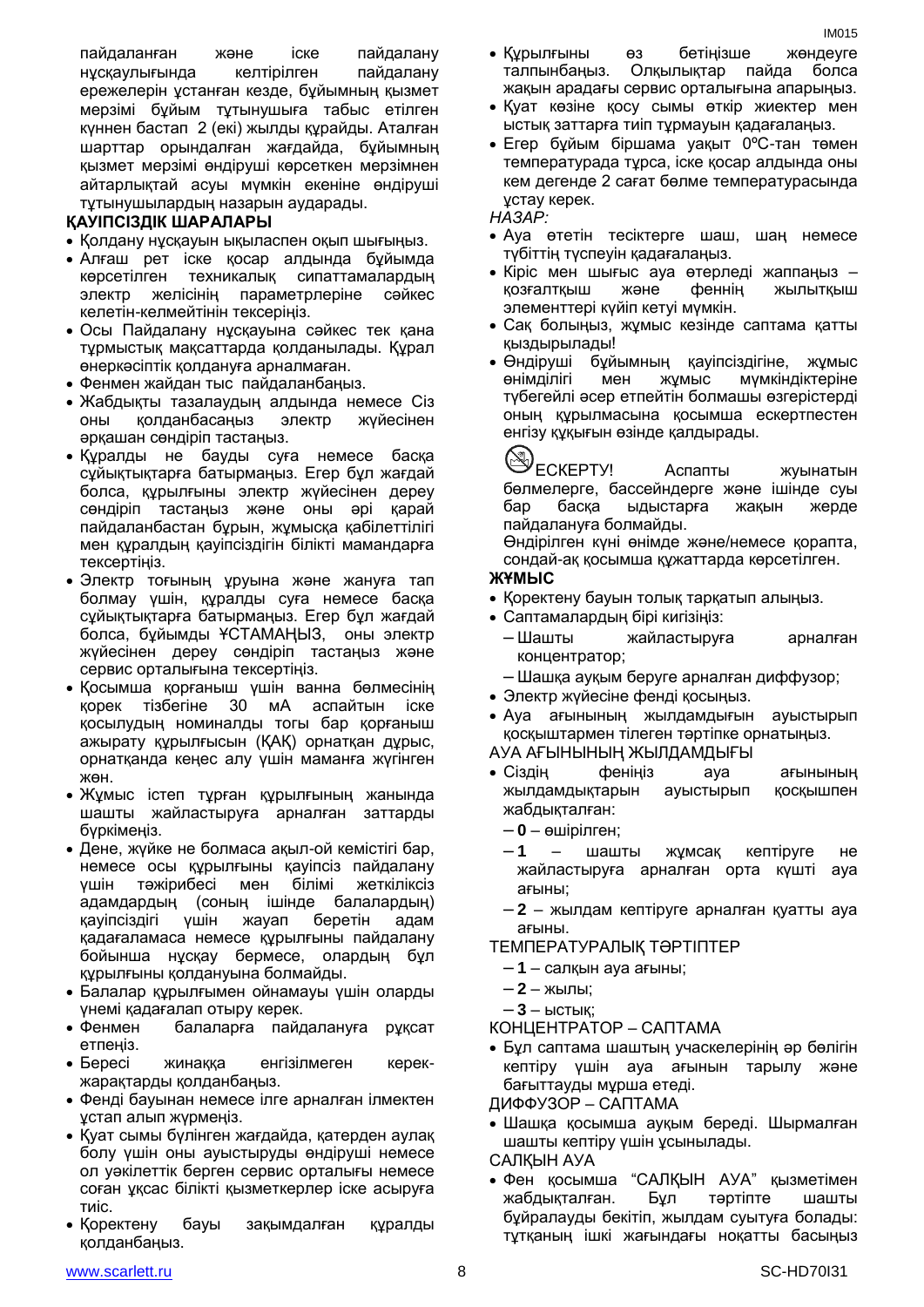және ұстап тұрыңыз. Нормалы тәртіпке қайту үшін, оны жай жібере салыңыз.

ИОНДАУ ҚЫЗМЕТІ

- Шаш құрғатқыш фен автоматты түрде шығаратын иондар кейде шашты кептіру кезінде оның ішінде пайда болатын статикалық электр қуатын бейтараптандырады. Сонымен қатар бұл технология шаш күтіміне арналған препараттардың пәрменділігін арттыруға ықпалдасады: шаш әлдеқайда тегіс, жұмсақ әрі жылтыр бола түседі.
- **Қызып кетуден сақану үшін 10 минуттан астам толассыз жұмыс істемеңіз және 10 минуттан кем емес міндетті түрде үзіліс жасаңыз.**
- Жұмысты аяқтағаннан кейін фенді электр жүйесінен әрқашан сөндіріп тастаңыз. Фенді сақтауға алып қоюдан бұрын, оған бірнеше минут суынуға мұрша беріңіз.

#### **ТАЗАЛАУ ЖӘНЕ КҮТІМ**

- Тазалаудың алдында электр жүйесінен фенді сөндіріп тастаңыз және оған толық суынуға мұрша беріңіз.
- Қайрақты тазартқыш заттарды қолданбаңыз.

#### **САҚТАУ**

- Фенге толық суынуна мұрша беріңіз және тұлға дымқыл емес екеніне көз жеткізіңіз.
- Бауға зақым келтірмеу үшін, оны тұлғаға орамаңыз.
- Фенді салқын құрғақ орында сақтаңыз.
	- Ҿ

Өнімдегі, қораптағы және/немесе қосымша құжаттағы осындай белгі қолданылған электрлік және электрондық бұйымдар мен батарейкалар кәдімгі тұрмыстық қалдықтармен бірге шығарылмауы керек дегенді білдіреді. Оларды арнайы қабылдау бөлімшелеріне өткізу қажет.

Қалдықтарды жинау жүйелері туралы қосымша мәліметтер алу үшін жергілікті басқару органдарына хабарласыңыз.

Қалдықтарды дұрыс кәдеге жарату бағалы ресурстарды сақтауға және қалдықтарды дұрыс шығармау салдарынан адамның денсаулығына және қоршаған ортаға келетін теріс әсерлердің алдын алуға көмектеседі.

#### **EST KASUTAMISJUHEND OHUTUSNÕUANDED**

- Lugege käesolev kasutusjuhend tähelepanelikult läbi.
- Enne esimest sisselülitamist kontrollige, kas tootele märgitud tehnilised karakteristikud vastavad vooluvõrgu parameetritele.
- Antud seade on mõeldud ainult koduseks kasutamiseks, mitte tööstuslikuks kasutamiseks.
- Ärge kasutage seadet väljas.
- Eemaldage seade vooluvõrgust enne selle puhastamist ning ajaks, mil fööni ei kasutata.
- Ärge pange seadet ja juhet vette või teistesse vedelikesse. Kui seade on vette sattunud, eemaldage ta kohe vooluvõrgust ja pöörake

Teeninduskeskusesse seadme töökorra ja ohutuse kontrollimiseks.

- Elektrilöögi saamise ja süttimise vältimiseks ärge asetage seadet vette ja teistesse vedelikesse. Kui seade on vette sattunud, ÄRGE SEDA KATSUGE, eemaldage lõikur kohe vooluvõrgust ja pöörduge teeninduskeskuse poole kontrollimiseks.
- Lisa kaitseks on otstarbekohane paigaldada vannitoa automaatse väljalülitamisseadet (AV) nominaalse rakenduse tähtajaga, mis ei ületa 30 мА. Paigaldamisel tuleb pöörduda spetsialisti poole konsulteerimiseks.
- Ärge pihustage juuksehooldusvahendeid töötava seadme juures.
- Seade ei ole ette nähtud kasutamiseks alanenud füüsiliste, tunnetuslike ja vaimsete võimetega isikutele (kaasa arvatud lastele) või neile, kellel puuduvad selleks kogemused või teadmised, kui nad ei ole järelevalve all või kui neid ei ole instrueerinud seadme kasutamise suhtes nende ohutuse eest vastutav isik.
- Lapsed peavad olema järelevalve all, et nad ei pääseks seadmega mängima.
- Ärge jätke töötavat seadet järelvalveta.
- Ärge kasutage lisaosi, mis ei kuulu antud seadme komplekti.
- Ärge kasutage fööni teisaldamiseks juhet või riputusaasa.
- Toitejuhtme vigastamise korral tohib selle ohu vältimiseks vahetada tootja, selleks volitatud hoolduskeskus või muu kvalifitseeritud personal.
- Ärge püüdke antud seadet iseseisvalt remontida. Vea kõrvaldamiseks pöörduge lähima teeninduskeskuse poole.
- Jälgige seda, et juhe ei puutuks vastu teravaid servi ja kuumi pindu.
- Kui toode on olnud mõnda aega õhutemperatuuril alla 0 ºC, tuleb hoida seda enne sisselülitamist vähemalt 2 tundi toatemperatuuril.
- TÄHELEPANU:
- Jälgige, et õhuavadesse ei satuks juukseid, tolmu, karvu.
- Ärge sulgege õhuavasid fööni mootor ja kuumutuselemendid võivad läbi põleda.
- Olge ettevaatlik, lisaotsikud muutuvad kuumaks kasutamise käigus!
- Tootja jätab endale õiguse teha ilma täiendava teatamiseta toote konstruktsiooni ebaolulisi muudatusi, mis ei mõjuta selle ohutust, töövõimet ega funktsioneerimist.
- TÄHELEPANU! Mitte kasutada seadet vannide, basseinide või muude veemahutite läheduses.
- Tootmiskuupäev on ära toodud tootel ja/või pakendil, aga ka saatedokumentatsioonis.

#### **KASUTAMINE**

- Kerige toitejuhe täielikult lahti.
- Ühendage üks otsikutest seadmega:
	- õhuvoo suunamise otsik soenguseadmiseks;
	- difuusor juustele kohevuse andmiseks;
- Lülitage föön vooluvõrku.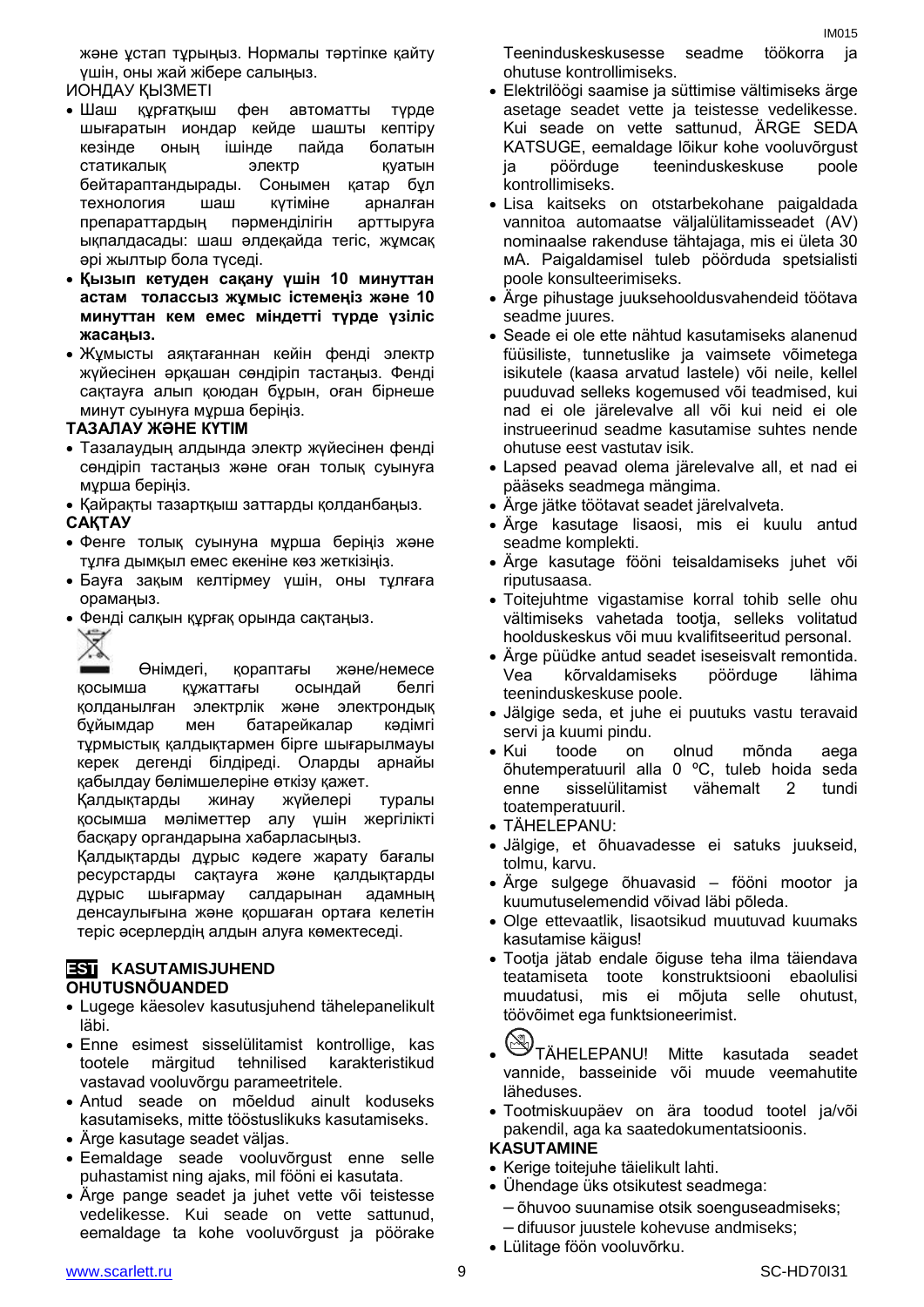Keerake õhuvoo kiiruse ümberlüliti soovitud asendisse vastavalt vajadusele.

ÕHUVOO KIIRUS

- Föön on varustatud õhuvoo kiiruse ümberlülitiga:
	- **0** väljalülitatud;
	- **1**  keskmise jõuga õhuvoog juuste õrnaks kuivatamiseks ja soengusseseadmiseks.
	- **2** tugev õhuvoog kiireks kuivatamiseks.
- TEMPERATUURI REŽIIMID
	- **1** jahe õhuvoog;
	- $-2 -$  soe;
	- **3** kuum;
- ÕHUVOO SUUNAMISE OTSIK
- See otsik võimaldab suunata õhuvoogu eri kohtadele juuste kuivatamisel.

DIFUUSOR

- Annab juustele lisakohevuse. Soovitatakse käharduvate juuste kuivatamiseks.
- KÜLM ÕHK
- Föön on varustatud KÜLMA ÕHU lisafunktsiooniga. Selles režiimis on võimalik kiirelt juukseid jahutada, soengut tugevdades. Selleks vajutage käepideme sisemisel poolel olevat nuppu ja hoidke see. Normaalrežiimi juurde tagasi pöördumiseks laske see nupp lahti. IONISEERIMISFUNKTSIOON
- Ioonid, mida föön automaatselt genereerib, neutraliseerivad staatilise elektri, mis tekib mõnikord juustes nende kuivatamise ajal. Lisaks tõhustab see tehnoloogia juuksehooldusvahendite toimet: juuksed muutuvad siledamateks, pehmemateks ja läikivamateks
- **Ülekuumenemise vältimiseks ärge kasutage fööni üle 10 minuti ning tehke vähemalt 10 minutiline vaheaeg.**
- Eemaldage föön vooluvõrgust pärast selle kasutamist. Enne fööni hoiukohta panemist, laske sel maha jahtuda.

### **PUHASTUS JA HOOLDUS**

- Enne puhastamist eemaldage föön vooluvõrgust ning laske sellel maha jahtuda.
- Ärge kasutage abrasiivseid puhastusvahendeid. **HOIDMINE**
- Laske föönil maha jahtuda ja veenduge, et korpus ei ole märg.
- Juhtme vigastamise vältimiseks ärge kerige seda korpuse ümber.
- Hoidke föön jahedas kuivas kohas.



Antud sümbol tootel, pakendil ja/või saatedokumentatsioonis tähendab, et kasutatud elektrilisi ja elektroonilisi tooteid ja patareisid ei tohi ära visata koos tavaliste olmejäätmetega. Need tuleb anda ära spetsialiseeritud vastuvõtupunktidesse.

Täiendava informatsiooni saamiseks olemasolevatest jäätmete kogumise süsteemidest pöörduge kohalike võimuorganite poole.

Õige utiliseerimine aitab hoida kokku hinnalisi ressursse ning ennetada võimalikku negatiivset mõju inimeste tervisele ja ümbritseva keskkonna

olukorrale, mis võib tekkida jäätmete ebaõige käitlemise tulemusel.

#### **LV LIETOŠANAS INSTRUKCIJA DROŠĪBAS NOTEIKUMI**

- Uzmanīgi izlasiet ekspluatācijas instrukciju.
- Pirms pirmās ieslēgšanas pārbaudiet, vai tehniskie parametri, kas norādīti uz izstrādājuma, atbilst elektrotīkla parametriem.
- Izmantot tikai sadzīves vajadzībām, atbilstoši Lietošanas instrukcijai. Ierīce nav paredzēta rūpnieciskai izmantošanai.
- Neizmantot ārpus telpām.
- Vienmēr atvienojiet ierīci no elektrotīkla pirms tās tīrīšanas, vai arī tad, ja Jūs to neizmantojat.
- Neizvietojiet ierīci vai elektrovadu ūdenī vai kādā citā šķidrumā. Ja tas ir noticis nekavējoties atslēdziet to no elektrotīkla un pirms turpināt ierīces lietošanu, pārbaudiet tās darba spējas un drošību pie kvalificētiem speciālistiem.
- Lai izvairītos no elektrostrāvas trieciena vai aizdegšanās, negremdējiet ierīci ūdenī vai kādā citā šķidrumā. Ja tas ir noticis NEAIZTIECIET ierīci nekavējoties atslēdziet to no elektrotīkla un dodieties uz tuvāko servisa centru ierīces pārbaudei.
- Papildu aizsardzībai būtu lietderīgi vannas istabas barošanas ķēdē uzstādīt aizsargizslēgšanas ierīci ar nominālu iedarbes strāvu, kas nepārsniedz 30 mА; lai veiktu uzstādīšanu, ieteicams konsultēties ar speciālistu.
- Ierīces darbības laikā neizsmidziniet nekādus matu veidošanas līdzekļus.
- Ierīce nav paredzēta izmantošanai personām (ieskaitot bērnus) ar pazeminātām fiziskām, emocionālām vai intelektuālām spējām vai personām bez dzīves pieredzes vai zināšanām, ja viņas nekontrolē vai neinstruē ierīces lietošanā persona, kas atbild par viņu drošību.
- Bērni ir jākontrolē, lai nepieļautu spēlēšanos ar ierīci.
- Nekad neatstājiet ieslēgtu ierīci bez uzraudzības.
- Neizmantojiet piederumus, kas neietilpst ierīces komplektā.
- Nepārnēsājiet fēnu aiz vada vai pakāršanas cilpinas.
- Barošanas vada bojājuma gadījumā, drošības pēc, tā nomaiņa jāuztic ražotājam vai tā pilnvarotam servisa centram, vai arī analoģiskam kvalificētam personālam.
- Necentieties patstāvīgi labot ierīci vai nomainīt jebkādas detaļas. Ierīces bojājuma gadījumā dodieties uz tuvāko Servisa centru.
- Sekojiet, lai elektrovads nepieskartos klāt asām malām un karstām virsmām.
- Jeigu gaminys kai kurį laiką buvo laikomas žemesnėje nei 0 ºC temperatūroje, prieš įjungdami prietaisą palaikykite jį kambario temperatūroje ne mažiau kaip 2 valandas.
- UZMANĪBU:
- Sekojiet līdzi, lai gaisa atvērumos neiekļūtu mati, putekļi vai pūkas.
- Neaiztaisiet ienākošās un izejošās gaisa plūsmas atveres, motors un sildīšanas elementi var pārdegt.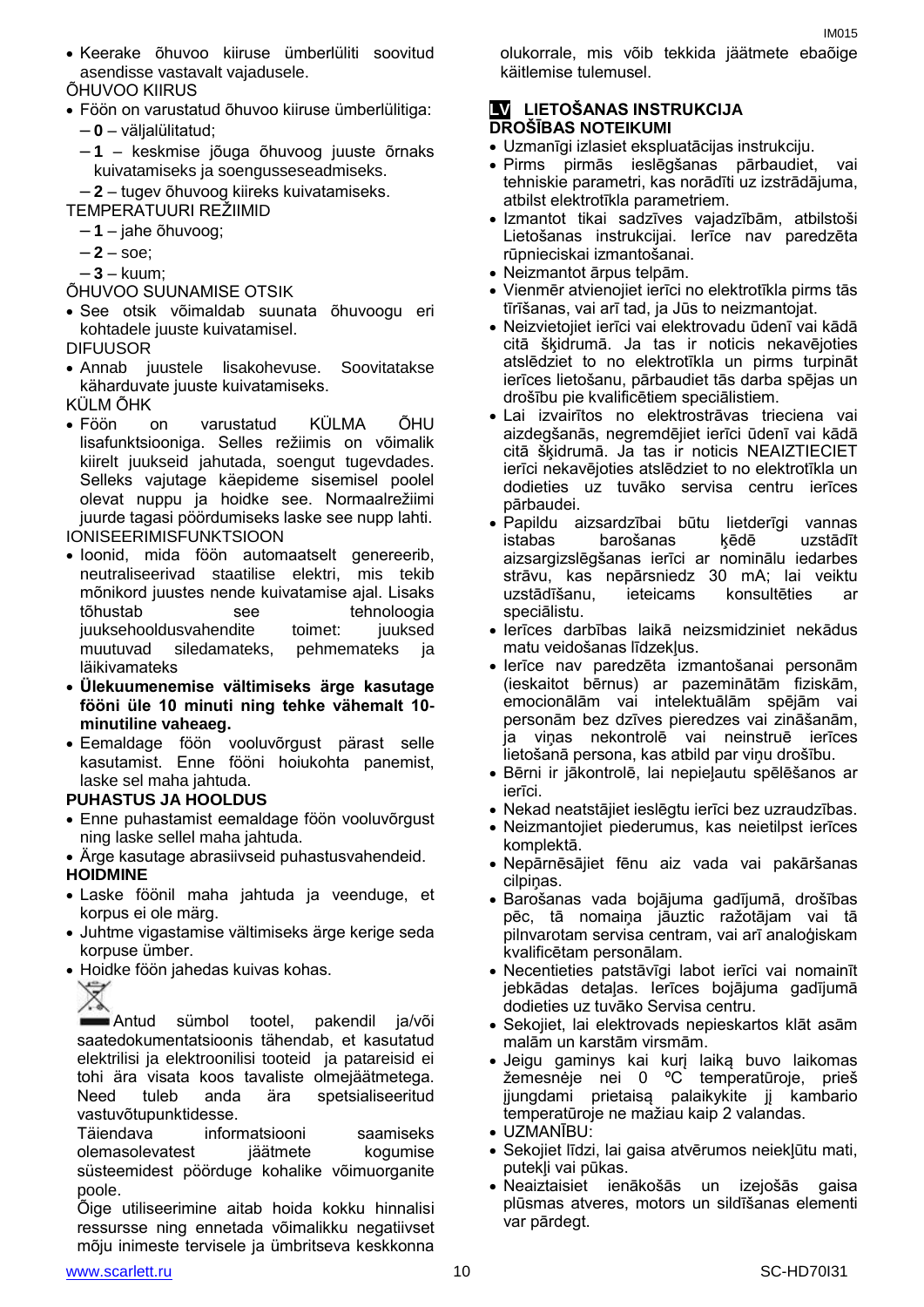- Ražotājs patur sev tiesības bez papildu brīdinājuma ieviest izstrādājuma konstrukcijā nelielas izmaiņas, kas būtiski neietekmē tā drošību, darbspēju un funkcionalitāti.
	-
- UZMANĪBU! Neizmantot ierīci vannas istabu, baseinu un citu ūdenstilpņu tuvumā.
- Ražošanas datums ir norādīts uz izstrādājuma un/vai iepakojuma, kā arī pavaddokumentos.

### **DARBĪBA**

- Pilnībā attiniet elektrovadu.
- Uzlieciet vienu no uzgaliem:
- uzgalis koncentrators matu veidošanai;
- difuzors matu apjoma palielināšanai;
- Pievienojiet fēnu pie elektrotīkla.
- Uzstādiet gaisa plūsmas ātrumu slēdzi vajadzīgajā režīmā.

GAISA PLŪSMAS ĀTRUMI

- Jūsu fēns ir aprīkots ar gaisa plūsmas ātrumu slēdzi:
	- **0** izslēgts;
	- **1** vidēja gaisa plūsma vieglai matu žāvēšanai un veidošanai;

– **2** – stipra gaisa plūsma ātrai matu žāvēšanai; TEMPERATŪRAS REŽĪMI

- **1** vēsa gaisa plūsma;
- **2** silta;
- **3** karsta;
- UZGALIS-KONCENTRATORS
- Uzgalis paredzēts atsevišķas galvas daļas žāvēšanai, sašaurinot un virzot gaisa plūsmu tieši uz to.

UZGALIS-DIFUZORS

- Piešķir matiem papildus apjomu, ieteicams cirtainu matu žāvēšanai.
- AUKSTS GAISS
- Fēns ir aprīkots ar papildus funkciju "AUKSTS GAISS". Šajā režīmā iespējams ātri atdzesēt matus, nostiprinot matu sakārtojumu: uzspiediet un turiet pogu korpusa roktura ieķšpusē. Lai atgrieztos normālā režīmā, vienkārši atlaidiet pogu.

JONIZĀCIJAS FUNKCIJA

- Joni, kurus automātiski ģenerē fēns, neitralizē statisko elektrību, kas dažreiz veidojas matu masā to žāvēšanas procesā. Turklāt šī tehnoloģija veicina matu kopšanas preparātu efektivitātes uzlabošanu: mati kļūst vēl gludāki, mīkstāki un spīdīgāki.
- **Lai izvairītos no ierīces pārkarsēšanas, nedarbiniet to nepārtraukti vairāk kā 10 minūtes, obligāti pārtrauciet darbību uz laiku ne mazāku par 10 minūtēm.**
- Vienmēr atvienojiet fēnu no elektrotīkla uzreiz pēc izmantošanas. Pirms novietot fēnu glabāšanai, ļaujiet tam pāris minūtes atdzist.

#### **TĪRĪŠANA UN APKOPE**

- Pirms fēna tīrīšanas atslēdziet to no elektrotīkla un ļaujiet tam pilnībā atdzist.
- Neizmantojiet abrazīvus tīrīšanas līdzekļus.

#### **GLABĀŠANA**

- Ļaujiet fēnam pilnībā atdzist un pārliecinaties, ka tas nav mitrs.
- Lai nebojātu elektrovadu neuztiniet to uz fēna korpusa.
- Glabājiet fēnu vēsa, sausā vietā.



Šis simbols uz izstrādājuma, iepakojuma un/vai pavaddokumentiem nozīmē, ka nolietotus elektro- vai elektroniskos izstrādājumus un baterijas nedrīkst izmest kopā ar parastajiem sadzīves atkritumiem. Tie ir jānodod specializētajos pieņemšanas punktos.

Lai iegūtu papildu informāciju par esošajām atkritumu savākšanas sistēmām, vērsieties vietējā pašvaldībā.

Pareiza utilizācija palīdzēs saglabāt vērtīgus resursus un novērst iespējamo negatīvo ietekmi uz cilvēku veselību un apkārtējās vides stāvokli, kas var rasties nepareizas rīkošanās ar atkritumiem rezultātā.

#### **LT** VARTOTOJO INSTRUKCIJA **SAUGUMO PRIEMONĖS**

- Atidžiai perskaitykite šią instrukciją.
- Prieš įjungdami prietaisą pirmą kartą įsitikinkite, ar prietaiso etiketėje nurodytos techninės charakteristikos atitinka tinklo parametrus.
- Prietaisą naudokite tik buitiniams tikslams laikydamiesi Vartotojo instrukcijos nurodymų. Prietaisas nėra skirtas pramoniniam naudojimui.
- Naudokite plaukų džiovintuvą tik patalpose.
- Prieš valydami pritaisą bei jo nesinaudodami visada išjunkite jį iš elektros tinklo.
- Nenardinkite prietaiso ir maitinimo laido į vandenį bei kitus skysčius. Įvykus tokiai situacijai, nedelsdami išjunkite jį iš elektros tinklo ir kreipkitės į kvalifikuotus specialistus prietaiso veikimui bei saugumui patikrinti.
- Norėdami išvengti nutrenkimo elektros srove ar gaisro pavojaus, nenardinkite prietaiso į vandenį bei kitus skysčius. Įvykus tokiai situacijai, NELIESDAMI prietaiso, nedelsdami išjunkite jį iš elektros tinklo ir kreipkitės į Serviso centrą.
- Norėdami papildomai apsaugoti prietaisą, galite įmontuoti į vonios kambario elektros grandinę apsauginio išjungimo įrenginį (AIĮ), turintį nominalią suveikimo elektros srovę, neviršijančią 30 mA; šiam veiksmui atlikti kreipkitės konsultacijos į specialistą.
- Prietaisui veikiant nepurkškite ant plaukų šukuosenos formavimo priemonių.
- Prietaisas nėra skirtas naudotis žmonėms (įskaitant vaikus), turintiems sumažėjusias fizines, jausmines ar protines galias; arba jie neturi patirties ar žinių, kai asmuo, atsakingas už tokių žmonių saugumą, nekontroliuoja ar neinstruktuoja jų, kaip naudotis šiuo prietaisu.
- Vaikus būtina kontroliuoti, kad jie nežaistų šiuo prietaisu.
- Nepalikite įjungto prietaiso be priežiūros.
- Nenaudokite neįeinančių į prietaiso komplektą reikmenų.
- Nenešiokite prietaiso už laidą arba pakabinimo kilpelę.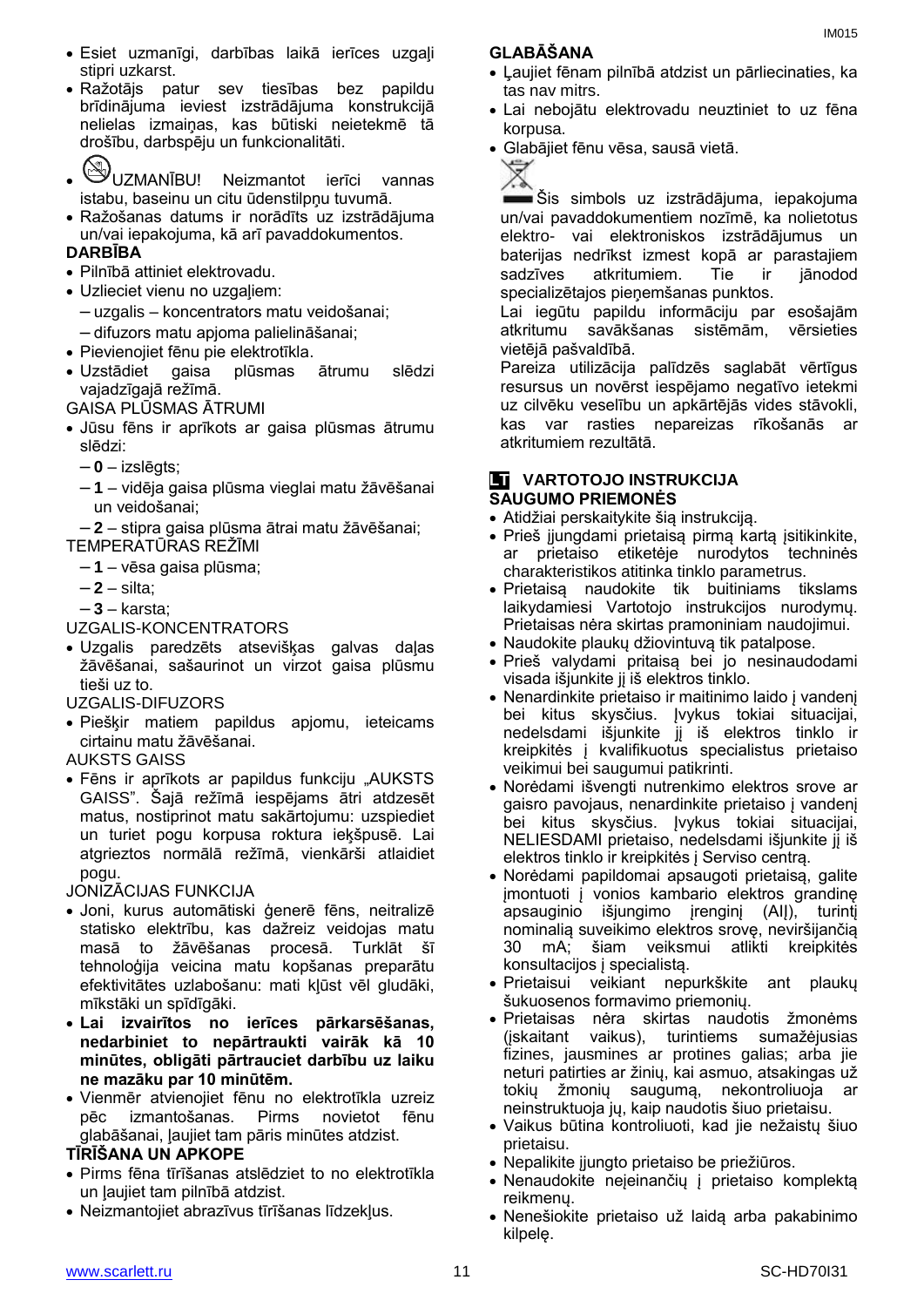- Jei pažeistas maitinimo laidas, norėdami išvengti pavojaus, jį turi pakeisti gamintojas arba atestuotas techninės priežiūros centras, ar kvalifikuotas specialistas.
- Nebandykite savarankiškai remontuoti prietaiso arba keisti jo detalių. Atsiradus gedimams kreipkitės į artimiausią Serviso centrą.
- Pasirūpinkite, kad maitinimo laidas neliestų aštrių kraštų ir karštų paviršių.
- Jeigu gaminys kai kurį laiką buvo laikomas žemesnėje nei 0 ºC temperatūroje, prieš įjungdami prietaisą palaikykite jį kambario temperatūroje ne mažiau kaip 2 valandas.
- DĖMESIO:
- Pasirūpinkite, kad į ortakių angas nepatektų plaukai, dulkės arba pūkai.
- Neuždenkite įeinančias ir išeinančias ortakių angas, nes kitaip variklis ir šildymo elementai gali sudegti.
- Būkite atsargūs, prietaisui veikiant antgaliai labai įkaista!
- Gamintojas pasilieka teisę be atskiro perspėjimo nežymiai keisti įrenginio konstrukciją išsaugant jo saugumą, funkcionalumą bei esmines savybes.
- DĖMESIO! Nenaudokite prietaiso vonios kambaryje, baseine bei šalia kitų vandens šaltinių.
- Gamybos data nurodyta ant gaminio ir (arba) pakuotėje, taip pat lydinčioje dokumentacijoje.

#### **VEIKIMAS**

- Visiškai išvyniokite maitinimo laidą.
- Užmaukite vieną iš antgalių:
	- antgalis, koncentruojantis oro srovę plaukams garbanoti;
	- difuzorius plaukų apimčiai didinti;
- Jjunkite prietaisą į elektros tinklą.
- Oro srovės greičio jungikliu nustatykite pageidaujamą režimą.

ORO SROVĖS GREITIS

- Jūsų plaukų džiovintuve yra įrengtas oro srovės greičio jungiklis:
	- **0** išjungtas;
	- **1** vidutinio greičio oro srovė, skirta švelniai džiovinti ar garbanoti plaukus;
	- **2** galinga oro srovė, skirta greitai džiovinti plaukus.
- TEMPERATŪROS REŽIMAI
	- **1** vėsi oro srovė;
	- **2** šiltas;
	- **3** karštas;
- ANTGALIS, KONCENTRUOJANTIS ORO SROVĘ
- Šis antgalis leidžia susiaurinti oro srovę ir nukreipti ją į tam tikras vietas.
- ANTGALIS-DIFUZORIUS
- Suteikia plaukams papildomo purumo. Rekomenduojama naudoti džiovinant garbanotus plaukus.
- ŠALTAS ORAS
- Džiovintuve yra įrengta papildoma funkcija "ŠALTAS ORAS". Šiuo režimu galima greitai atvėsinti plaukus ir užfiksuoti garbanas: paspauskite ir laikykite mygtuką vidinėje rankenos dalyje. Norėdami grįžti prie normaliojo režimo paleiskite mygtuką.

www.scarlett.ru 12 SC-HD70I31

JONIZACIJOS FUNKCIJA

- Plaukų džiovintuvas automatiškai skleidžia jonus, neutralizuojančius statinę elektrą, kuri kartais susidaro džiovinant plaukus. Be to, ši technologija leidžia padidinti plaukų priežiūros preparatų efektyvumą: plaukai pasidaro dar lygesni, minkštesni bei blizgantys.
- **Nesinaudokite prietaisu ilgiau kaip 10 minučių be pertraukos, nes jis gali perkaisti. Pasinaudoję prietaisu, padarykite maždaug 10 minučių pertrauką.**
- Baigę darbą, visada išjunkite plaukų džiovintuvą iš elektros tinklo. Prieš padėdami prietaisą saugoti palaukite, kol jis visiškai atvės.

#### **VALYMAS IR PRIEŽIŪRA**

- Prieš valydami plaukų džiovintuvą išjunkite jį iš elektros tinklo ir leiskite jam visiškai atvėsti.
- Nenaudokite šveitimo valymo priemonių.

#### **SAUGOJIMAS**

- Leiskite plaukų džiovintuvui visiškai atvėsti ir įsitikinkite, kad jo korpusas yra sausas.
- Norėdami išvengti elektros laido pažeidimų, nevyniokite jo aplink korpusą.
- Laikykite plaukų džiovintuvą sausoje vėsioje vietoje.



Šis simbolis ant gaminio, pakuotėje ir (arba) lydinčioje dokumentacijoje reiškia, kad naudojami elektriniai ir elektroniniai gaminiai bei baterijos neturėtų būti išmetami (išmestos) kartu su įprastinėmis buitinėmis atliekomis. Juos (jas) reikėtų atiduoti specializuotiems priėmimo punktams.

Norint gauti papildomos informacijos apie galiojančias atliekų surinkimo sistemas, kreipkitės į vietines valdžios institucijas.

Teisingai utilizuojant atliekas, sutaupysite vertingų išteklių ir apsaugosite žmonių sveikatą ir aplinką nuo neigiamo poveikio, galinčio kilti netinkamai apdorojant atliekas.

## **H HASZNALATI UTASÍTÁS FONTOS BIZTONSÁGI INTÉZKEDÉSEK**

- Kérjük, figyelmesen olvassa el a Kezelési útmutatót.
- Első használat előtt ellenőrizze, megfelelnek-e a terméken feltüntetett műszaki adatok a villamos hálózat adatainak.
- Csak otthoni használatra, ne használja nagyüzemi célra.
- Szabadban használni tilos!
- Tisztítás előtt és használaton kívül a csatlakozót mindig húzza ki a falból.
- Ne merítse a készüléket és a vezetéket vízbe vagy más folyadékba. Hogyha ez megtörtént, azonnal áramtalanítsa a készüléket és, mielőtt újra használná azt, ellenőrizze a készülék munkaképességét és biztonságát szakképzett szerelő segítségével.
- Áramütés, elektromos tüzek elkerülése érdekében ne merítse a készüléket vízbe, vagy egyéb folyadékba. Ha ez megtörtént, NE FOGJA MEG A KÉSZÜLÉKET, azonnal áramtalanítsa azt és forduljon szervizhez.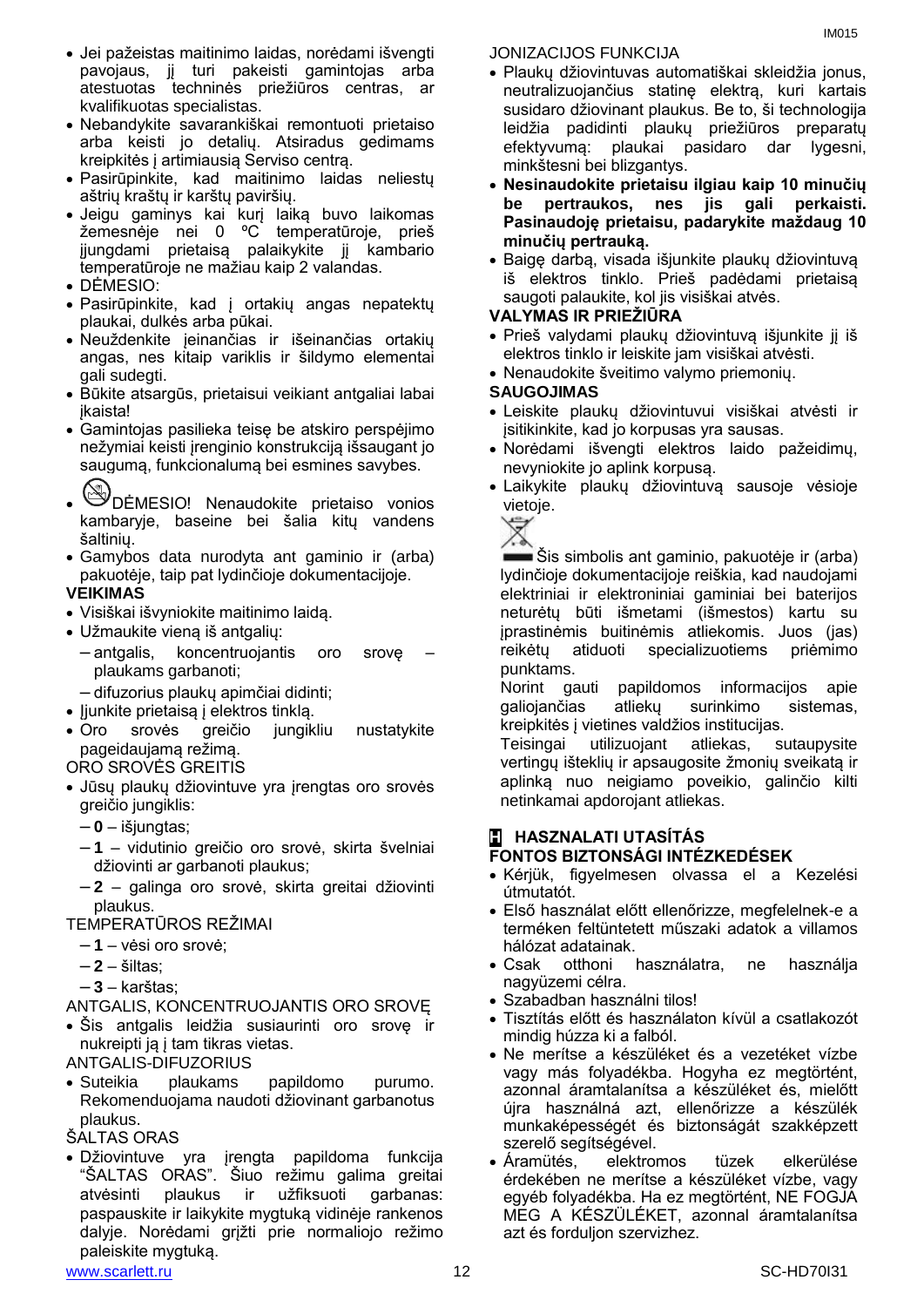- Kiegészítő védőintézkedésként célszerű max. 30 mA névleges áramnál működő lekapcsolókészülék telepítése a fürdőszoba<br>tápáramkörébe. Telepítéskor forduljon tápáramkörébe. Telepítéskor forduljon szakértőhöz.
- Ne használjon aeroszolos készítményeket, spray-ket a hajszárító működése közben.
- Ne használják a készüléket fizikai-, érzelmi-, illetve szellemi fogyatékos személyek, vagy tapasztalattal, elegendő tudással nem rendelkező személyek (beleértve a gyerekeket) felügyelet nélkül, vagy ha nem kaptak a készülék használatával kapcsolatos instrukciót a biztonságukért felelős személytől.
- A készülékkel való játszás elkerülése érdekében tartsa a gyermekeket felügyelet alatt.
- Ne hagyja bekapcsolva a hajszárítót.
- Ne használjon készlethez nem tartozó tartozékot.
- Ne szállítsa a hajszárítót akasztónál, vezetéknél fogva.
- A vezeték meghibásodása esetén veszély elkerülése érdekében – annak cseréjét végeztesse a gyártóval vagy a gyártó által meghatalmazott szervizzel ill. szakemberrel.
- Ne próbálja egyedül javítani a készüléket, cserélni az alkatrészeket. Forduljon a közeli szervizbe.
- Figyeljen, hogy a vezeték ne érintkezzen éles, forró felülettel.
- Amennyiben a készüléket valamennyi ideig 0 ºC–nál tárolták, bekapcsolása előtt legalább 2 órán belül tartsa szobahőmérsékleten.
- FIGYELEM:
- Figyeljen arra, hogy a légvezető nyílások ne tömődjenek el hajjal, porral, pihével.
- Ne zárja el a légszívót, légfúvót, mert kiéghet a motor, vagy a készülék melegítőeleme.
- Legyen óvatos működés közben a hajszárító tartozékai erősen melegednek!
- A gyártónak jogában áll értesítés nélkül másodrendű módosításokat végezni a készülék szerkezetében, melyek alapvetően nem befolyásolják a készülék biztonságát, működőképességét, funkcionalitását.
	-
- FIGYELEM! Ne használja a készüléket fürdőszoba, uszoda, és egyéb víztárolók közelében.
- A gyártási idő a terméken és/vagy a csomagoláson, illetve a kísérő dokumentumokban található.

# **JAVASLATOK A KEZELÉSHEZ**

- Tekerje le teljesen a vezetéket.
- Helyezze fel a tartozékok egyikét:
- hajberakásra használt koncentrátor (légterelő);
- a haj dúsabbá tételéhez használt diffúzőr (légfúvó);
- Csatlakoztassa a hajszárítót a hálózathoz.
- Gyorsasági fokozatkapcsolók segítségével állítsa be a kiválasztott fokozatot.

# GYORSASÁGI FOKOZATOK

- Az Ön hajszárítója gyorsasági fokozat kapcsolóval van ellátva:
	- **0** kikapcsolva;
- **1** közepes teljesítmény, gyengéd szárításhoz és berakáshoz;
- **2** nagyteljesítmény, gyors szárításhoz.
- HŐMÉRSÉKLET VEZÉRLÉSE
	- **1** hideg levegő;
	- **2** meleg;
	- **3** forró;
- KONCENTRÁTOR (LÉGTERELŐ)
- Ez a tartozék hasznos a levegőfújás egy helyre irányítására ill. külön részek szárítására. DIFFÚZŐR (LÉGFÚVÓ)
- Haja dúsítására szolgál. Hullámzó haj szárítására ajánlatos.

HIDEG LEVEGŐ

 A hajszárító kiegészítő "HIDEG LEVEGŐ" funkcióval van ellátva. Ezzel készüléke gyorsan hűti a hajat, erősítve a frizurát: nyomja meg, és tartsa a fogantyú belső részén helyezkedő gombot. Ha vissza akar térni a normál üzemmódba, csak engedje ki a gombot.

IONIZÁLÁS-FUNKCIÓ

- A hajszárító által automatikusan termelt ionok neutralizálják a statikus áramot, amely időnként képződik a hajban hajszárítás közben. Ezen kívül, ez a technológia növeli a hajápoló termékek hatékonyságát: a haj még simábbá, selymesebbé és csillogóbbá válik.
- **Túlmelegedés elkerülése érdekében ne használja a készüléket 10 percnél tovább és tartson legalább 10 perces szünetet.**
- Használat után mindig áramtalanítsa a készüléket. Mielőtt eltenné a hajszárítót, hagyja néhány percig hűlni.
- **TISZTÍTÁS ÉS KARBANTARTÁS**
- Mindig áramtalanítsa és hagyja teljesen kihűlni a hajszárítót tisztítás előtt.
- Ne használjon súrolószert.

#### **TÁROLÁS**

- Bizonyosodjon meg róla, hogy a hajszárító teljesen száraz, és lehűlt.
- A vezetéket ne tekerje a készülék köré, mert sérüléshez vezethet.
- Tárolja a hajszárítót száraz, hűvös helyen.



Ez a jel a terméken, csomagoláson és/vagy kísérő dokumentumokon azt jelenti, hogy ezeket a használt villamos és elektronikus termékeket és elemeket tilos az általános háztartási hulladékkal kidobni. E tárgyakat speciális befogadó pontokban kell leadni.

A hulladékbefogadó rendszerrel kapcsolatos kiegészítő információért forduljon a helyi illetékes hatósághoz.

A megfelelő hulladékkezelés segít megőrizni az értékes erőforrásokat és megelőzheti az olyan esetleges negatív hatásokat az emberi egészségre és a környezetre, amelyek a nem megfelelő hulladékkezelés következtében felmerülhetnek fel.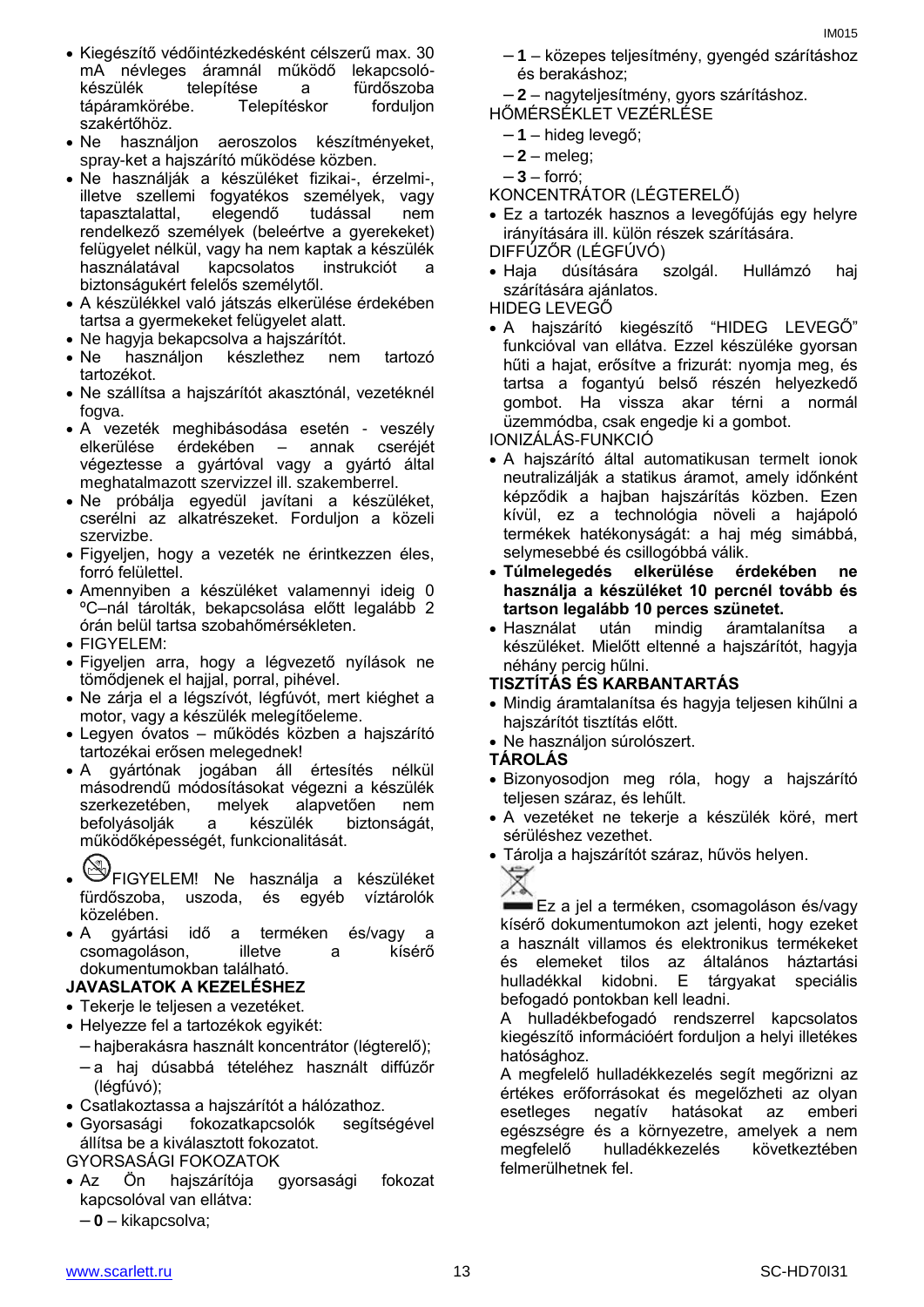### **RO MANUAL DE UTILIZARE MĂSURILE DE SIGURANȚĂ**

- Citiți cu atenție aceste instrucțiuni înainte de a utiliza aparatul pentru a evita defecțiunile în timpul utilizării.
- Înainte de prima conectare, verificați dacă caracteristicile tehnice indicate pe produs corespund parametrilor rețelei electrice.
- Manipularea necorespunzătoare poate duce la deteriorarea produsului, pagube materiale și poate cauza daune sănătății utilizatorului.A se utiliza doar în scopuri de utilizare casnică. Aparatul nu este destinat pentru uz comercial.
- Nu folosiți un uscător de păr în aer liber.
- Dacă aparatul nu se utilizează, deconectați-l de fiecare dată de la rețeaua electrică.
- În cazul folosirii aparatului în camera de baie, trebuie să-l deconectați de la retea după utilizare, întrucât proximitatea apei prezintă pericol, chiar dacă aparatul este deconectat.
- În scopul evitării electrocutării, nu introduceți aparatul sau cablul de alimentare în apă sau alte lichide. Dacă aceasta a avut loc, NU ATINGEŢI aparatul, deconectați-l imediat de la reteaua electrică şi adresaţi-vă la Centrul de reparaţii pentru verificare.
- Pentru siguranţă suplimentară se recomandă instalarea unui dispozitiv de curent rezidual (DCR) cu declanşare nominală, care nu depăşeşte 30 mA, în cadrul circuitului electric al camerei de baie; pentru instalare trebuie să vă adresaţi unui specialist autorizat.
- Nu pulverizați substanțe pentru aranjarea părului în timpul funcţionării aparatului.
- Se interzice folosirea aparatului dat de persoane (inclusiv copii) cu capacităţi fizice, senzoriale şi mintale reduse sau care nu au experientă sau cunoştinţe, dacă aceştia nu sunt controlaţi sau instruiți cu privire la utilizarea aparatului de persoana, responsabilă de siguranţa lor.
- Copiii trebuie supravegheaţi pentru a nu permite jocul cu aparatul.
- Nu lăsați aparatul conectat fără supraveghere.
- Nu folosiţi accesorii, care nu fac parte din setul acestui aparat.
- Nu transportați un uscător de păr sau bucla de cordon pentru agățat.
- Înscopul evitării situațiilor periculoase, înlocuirea cablului electric deteriorat se va efectua de producător sau de centrul de reparații autorizat de acesta, sau de personalul analogic calificat.
- Nu încercati să reparați aparatul de sine stătător. În cazul detectării unor defecte, adresaţi-vă la cel mai apropiat Centru de reparaţii.
- Asiguraţi-vă că cablul electric nu se atinge de mărgini ascuţite şi de suprafeţe fierbinţi.
- Dacă aparatul a fost expus unei temperaturi mai mici de 0°C pentru o anumită perioadă, este necesar să-l aduceţi la temperatura încăperii timp de cel putin 2 ore.
- ATENTIE:
- Asiguraţi-vă că în găurile pentru aer nu sunt fire de păr, praf sau puf.
- Nu acoperiţi găurile pentru intrarea şi ieşirea aerului, pentru că motorul şi elementele de încălzire ale uscătorului de păr ar putea să ardă.
- Fiți atenți în timp ce de lucru de duza de mult se incalzeste!
- Producătorul își rezervă dreptul de a introduce fără notificare prealabilă mici modificări în construcția produsului, care nu influențează semnificativ siguranta, capacitatea de funcționare şi performanța acestuia.
- ATENŢIE! Nu folosiţi aparatul în apropierea camerelor de baie, bazinelor sau altor recipiente care conţin apă.
- Data fabricării este indicată pe produs şi/sau pe ambalaj, precum și pe documentele însoțitoare.

#### **UTILIZAREA**

- Derulați complet cablul de alimentare.
- Puneţi unul din accesorii:
- concentrator pentru aranjarea părului;
- difuzor pentru a oferi volum coafurii;
- Conectaţi uscătorul de păr la reţeaua electrică.
- Setaţi regimul dorit cu ajutorul cursoarelor de viteză / temperatură a fluxului de aer.

VITEZA FLUXULUI DE AER

- **0**–deconectat;
- **1** flux de aer mediu pentru uscare fină sau aranjarea părului;
- **2** flux de aer puternic pentru uscare rapidă.

REGIMURI DE TEMPERATURĂ

- **1** flux de aer rece;
- **2**–temperatură medie pentru uscare fină sau pentru aranjarea părului;
- **3** temperatură ridicată pentru uscare rapidă.
- *ATENŢIE:*La ridicarea temperaturii, viteza fluxului de aer se măreşte automat.

DUZĂ-CONCENTRATOR

- Această duză permite îngustarea şi orientarea fluxului de aer pentru uscarea anumitor zone. ACCESORIU-DIFUZOR
- Oferă volum suplimentar. Recomandat pentru uscarea părului ondulat.

AER RECE

 Uscătorul de păr dispune de o funcţie suplimentare "AER RECE". Acest regim înlesneşte răcirea rapidă a părului pentru fixarea coafurii: apăsaţi şi ţineţi apăsat butonul din partea interioară a mânerului. Pentru a reveni la regim normal, este suficient să nu-l mai apăsaţi.

FUNCŢIA DE IONIZARE

- Ionii, generaţi automat de uscătorul de păr, neutralizează electricitatea statică, care uneori se formează în masa de păr în timpul uscării. Mai mult ca atât, această tehnologie contribuie la mărirea eficienţei preparatelor pentru îngrijirea părului, păstrează echilibrul de hidratare a structurii părului, care devine şi mai neted, moale şi strălucitor.
- **Pentru a evita supraîncălzirea, nu-l folosiţi în continuu mai mult de 10 minute şi este obligatoriu sa faceţi o pauză de cel puţin 10 minute.**
- www.scarlett.ru 14 SC-HD70I31 Întotdeauna deconectaţi uscătorul de păr de la reţeaua electrică după utilizare. Înainte de a